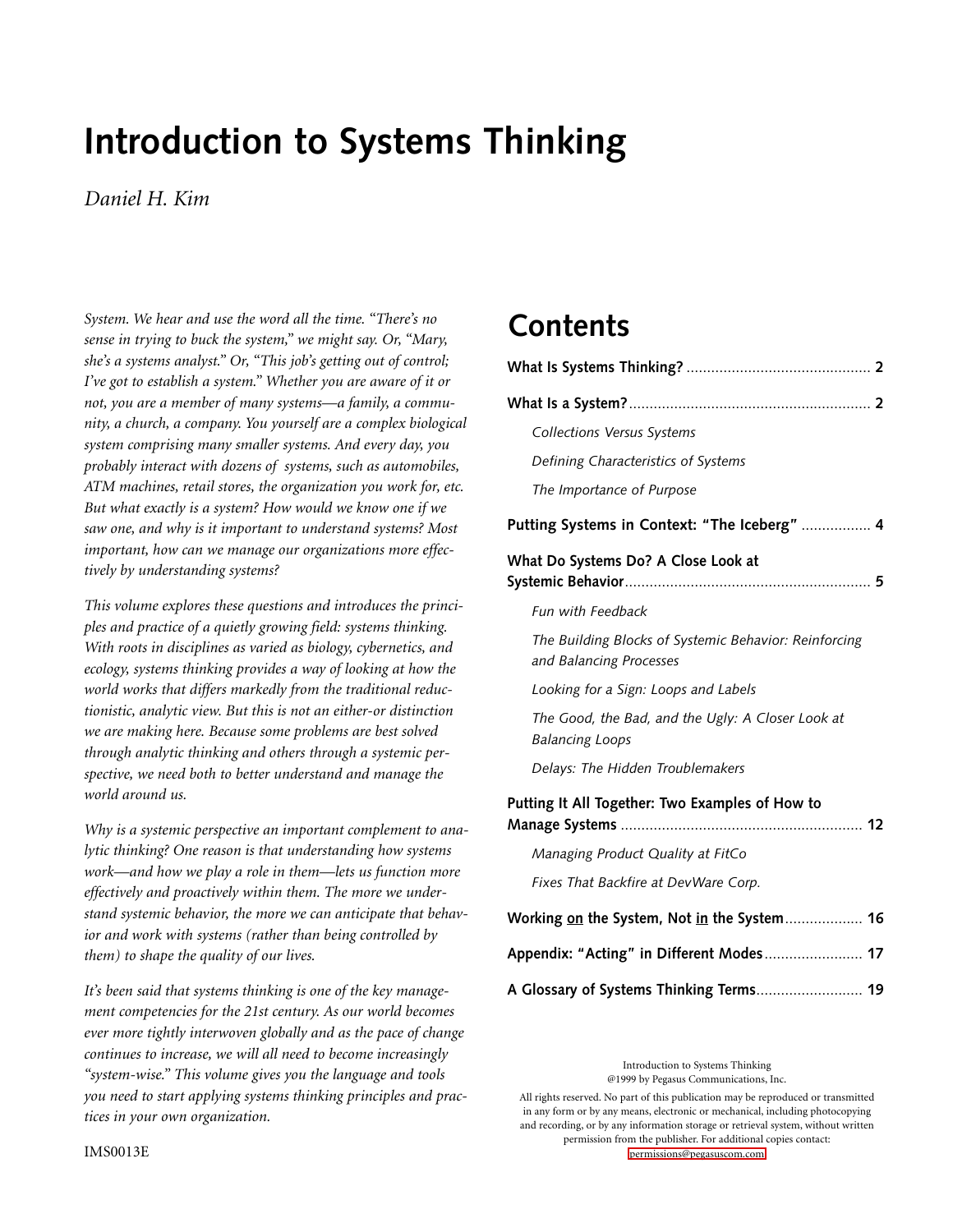

<span id="page-1-0"></span>**2**

# **What Is Systems Thinking?**

What exactly is systems thinking? In simplest terms, systems thinking is a way of seeing and talking about reality that helps us better understand and work with systems to influence the quality of our lives. In this sense, systems thinking can be seen as a perspective. It also involves a unique vocabulary for describing systemic behavior, and so can be thought of as a language as well. And, because it offers a range of techniques and devices for visually capturing and communicating about systems, it is a set of tools.

For anyone who is new to systems thinking, the best way to "get your feet wet" is to first learn about the defining characteristics of systems; in short, what is a system? But to be a true systems thinker, you also need to know how systems fit into the larger context of day-to-day life, how they *behave*, and how to manage them. The final three sections of this volume tackle those issues.

**What Is a System?**

In the most basic sense, a system is any group of interacting, interrelated, or interdependent parts that form a complex and unified whole that has a specific purpose. The key thing to remember is that all the parts are interrelated and interdependent in some way. Without such interdependencies, we have just a collection of parts, not a system.

## **Collections Versus Systems**

Let's illustrate this point with the following exercise. Take a look at the list of items below and determine for yourself

which ones are systems and which ones are just collections of parts. Ready, set, go!

- Bowl of fruit
- Football team
- Toaster • Kitchen
- 
- Database of customer names
- Tools in a toolbox
- A marriage

So, which ones are systems and which are merely collections? This question isn't as easy to answer as it might seem at first. Your responses depend on what assumptions you are making about the item in question. Let's walk through each example (starting with the simpler ones first) and make our assumptions as explicit as we can.

*Kitchen, database of customer names,* and *tools in a toolbox.* These are all collections, because

> **Honey, are we a collection or a system?**

none of them meets our original criteria of interrelatedness and interdependence. Even though the kitchen itself is full of systems (refrigerator, microwave, dishwasher), it is still just a place that has a collection of systems and other elements in it. None of those things interrelate or interact in an

interdependent way. (Note, though, that once humans enter a kitchen, they, together with the other elements, form a system. It's a curious fact, but *whenever you add people to a collection, you almost always transform a collection into a system!*)

*Football team* and *toaster.* Both are systems. Notice that in addition to our criteria of interrelatedness and interdependence, a team and a toaster are each put together for a specific purpose. Indeed, purpose acts as the predominant organizing force in any system. If you want to understand why a system is organized in a particular way, find out the system's purpose.

*Bowl of fruit.* Most people would classify this as an obvious collection, because the pieces of fruit are not interrelated in any way and do not interact with each other. In truth, however, they *are* interacting—at a microscopic level. For instance, if you put certain fruits together, they are apt to decay faster because they interact at a molecular level. Someone for whom these interactions are important (a fruitologist?) might even consider this bowl of fruit to be a very interesting system—one whose purpose is to maximize the biodegrading process.

*Marriage.* For any of you who saw this one as a collection, please seek mar-

> **I hope we're a**



person (not codependence, which is something altogether different). This state actually characterizes any longterm relationship, including friendships. Is there anybody among us who has not been reminded by someone that our actions have an impact on him or her? Sometimes, that is how we first encounter systems, and how we learn (often painfully) that we are part of a larger system than we may have realized.

Well, that was quite an excursion. I hope this tour has revealed that systems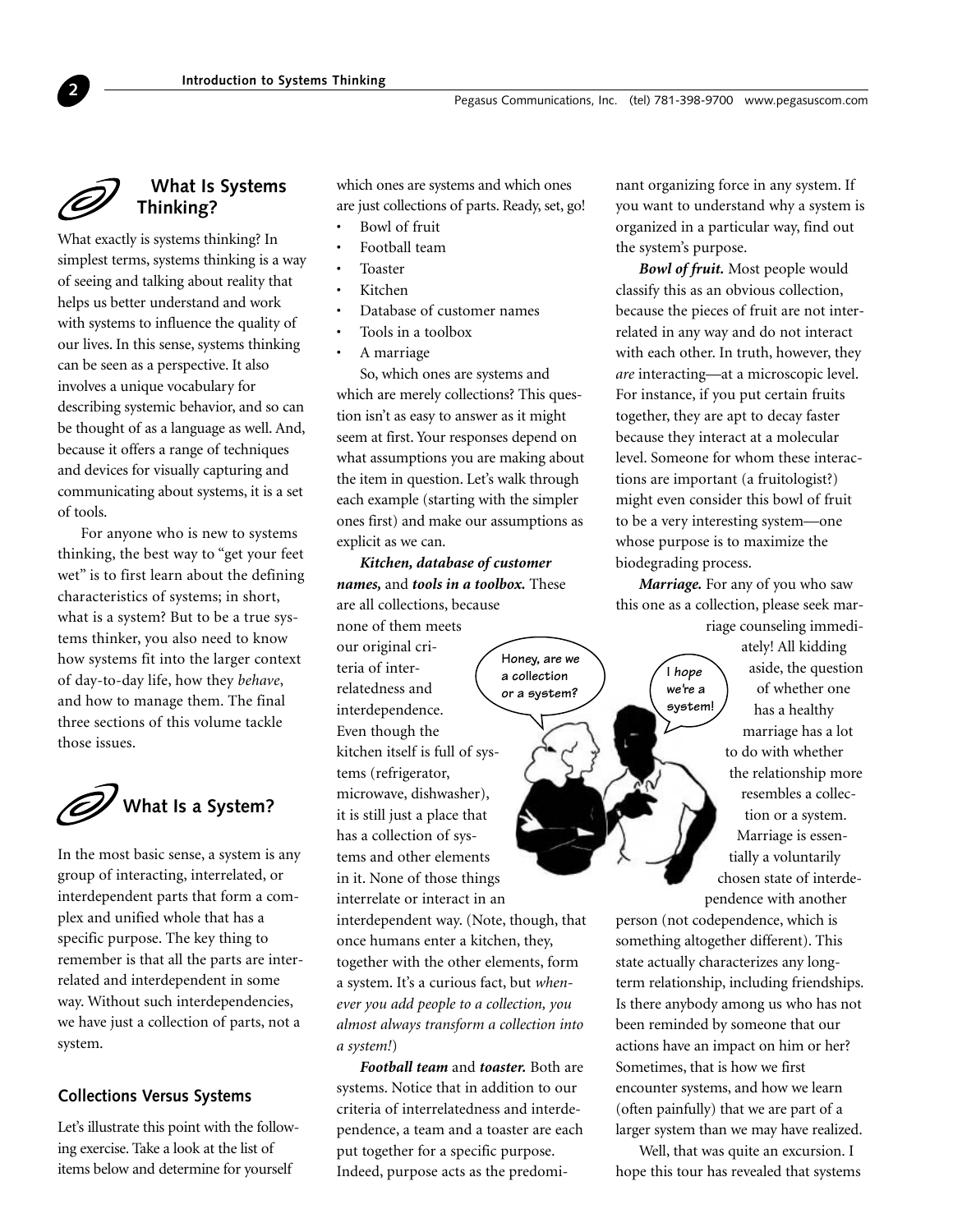<span id="page-2-0"></span>are indeed all around us and that they take many different forms. In spite of these differences, though, all systems share several defining characteristics. It may be helpful at this point to summarize those characteristics.

# **Defining Characteristics of Systems**

*Systems have purpose.* As we saw in the examples above, every system has some purpose that defines it as a discrete entity and that provides a kind of integrity that holds it together. The purpose, however, is a property of the system as a whole and not of any of the parts. For example, the purpose of an automobile is to provide a means to take people and things from one place to another. This purpose is a property of the automobile as a whole and cannot be detected in just the wheels, the engine, or any other part.

*All parts must be present for a system to carry out its purpose optimally.* If you can take pieces away from something without affecting its functioning, then you have a collection of parts, not a system. In the toolbox example, if you remove a wrench, you have fewer tools, but you have not changed the *nature* of what is in the box. Likewise, if you can add pieces to a collection without affecting its functioning, it's still just a collection.

*The order in which the parts are arranged affects the performance of a system.* If the components of a collection can be combined in any random order, then they do not make up a system. In our toolbox, it doesn't matter whether the screwdrivers are piled on top or buried at the bottom of the box (unless, of course, you really need a screwdriver now!). In a system, however, the arrangement of all the parts matters a great deal. (Imagine trying to randomly rearrange the parts in your automobile!)

*Systems attempt to maintain stability through feedback.* In simplest terms, feedback is the transmission and return of information. The most important feature of feedback is that it provides information to the system that lets it know how it is doing relative to some desired state. For example, the normal human body temperature is 98.6 degrees Fahrenheit. If you go for a run, the exertion warms your body beyond that desired temperature. This change activates your sweat glands until the cooling effect of the perspiration readjusts your temperature back to the norm. Or, in our car example, imagine that you are steering your car into a curve. If you turn too sharply, you receive feedback in the form of visual cues and internal sensations that you are turning too much for the speed at which you're traveling. You then make adjustments to correct the degree of your turn or alter your speed, or some combination of both. If you are a passenger in a car driven by someone who is not paying attention to such feedback, you might be better off getting a ride with someone else!

#### **The Importance of Purpose**

We talked about systemic purpose a bit, but let's take a closer look at it. A key to understanding any system is knowing its purpose, either as a separate entity or in relation to a larger system of which it is a part. In human-made (or

mechanical) systems, the *intended* purpose is usually explicit and reasonably clear, at least at the outset. The purpose of a washing machine, for example, is to wash clothes. The washing system is designed so that all the components work together to accomplish that purpose as effectively as possible.<sup>1</sup> In mechanical systems, the purpose is usually "hard-wired" into the design and therefore does not evolve over time. Your car, for example, was designed to take you places and will continue to operate with that purpose (provided you do your part in taking regular care of it). You'll never encounter a situation where you wake up one morning and your car has changed its purpose to be a lawnmower (though it may turn into a big, heavy, unmoving paperweight!).

**3**

Living (or natural) systems, on the other hand, are continually evolving and have the capacity to change their purpose, temporarily or permanently. For example, one of the most basic assumptions people make about animals is that they are driven only by survival instincts and the need to pass on their genes. As we deepen our understanding of nature, however, scientists are discovering that many animals seem to have much more complex set of purposes—some of them quite social—that govern their behavior. (Of course, we humans take it for granted that we have higher purposes beyond survival.)

Natural and social systems can be far more difficult to understand than nonliving systems, because we can never know for sure what their purpose

<sup>1</sup> Beware: Customers who buy these systems may use them for other purposes that fit their own needs. In such situations, where a system is used for a purpose different from the one for which it was originally designed, the system is likely to degrade or fail. An unexpected use of washing machines actually occurred in Japan, where farmers employed the machines to wash their potatoes—and then complained to the manufacturer about the frequent breakdowns! The company had the option of trying to redesign the machine to accomplish both purposes effectively or to persuade the farmers not to wash their potatoes in them. In this case, the company chose to change the design and tout the machine's ruggedness as an extra feature.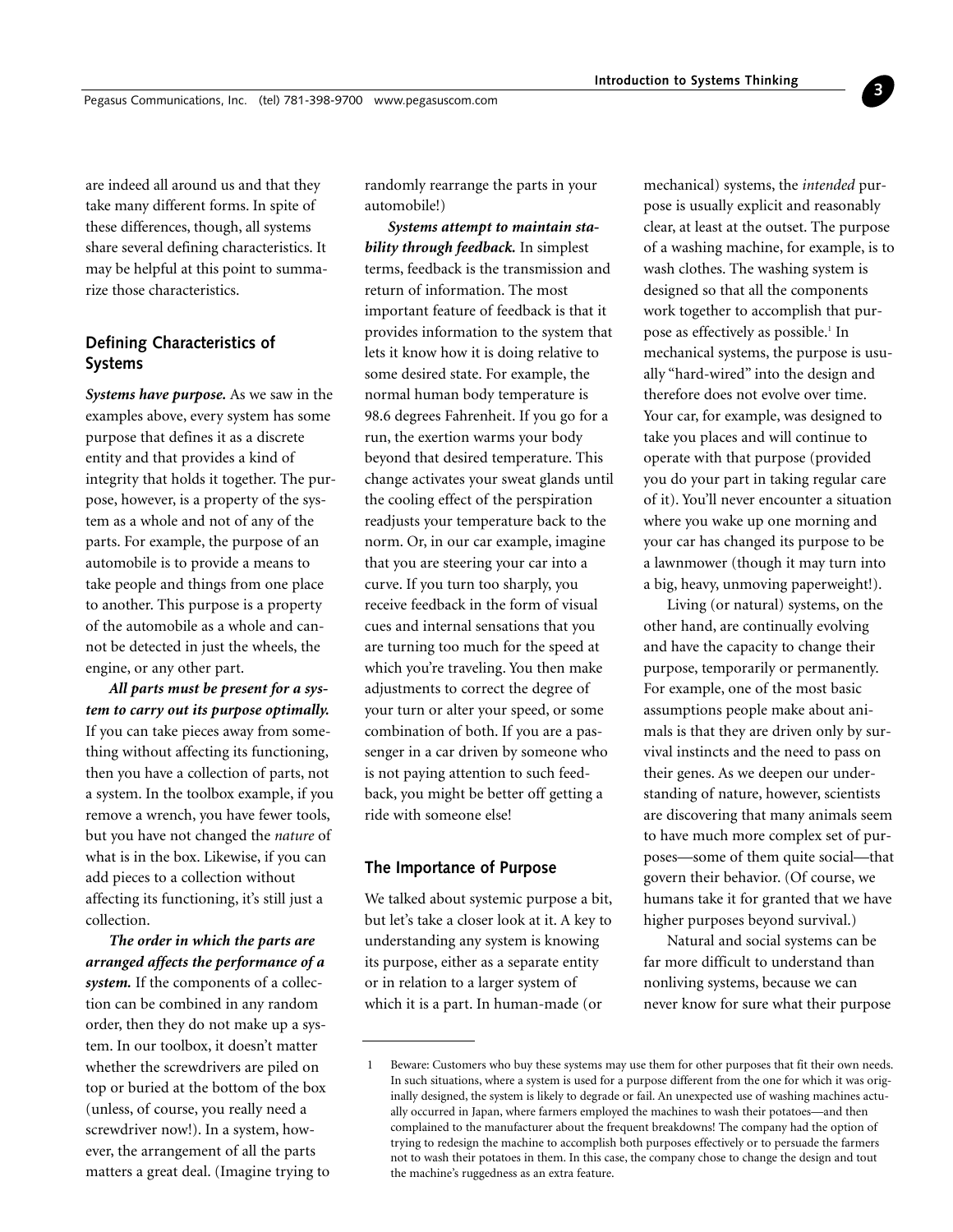or design is. As a result of this inability to truly know their purpose and design, we tend to take actions in these systems without really understanding the impact of our actions on the system. Whenever we do this, we risk causing a breakdown of the system. For example, people smoked tobacco for years before it was discovered that one of smoking's long-term consequences is lung cancer. Even though we had a fairly good understanding of the purpose of our lungs, we did not have a sufficient understanding of how the lungs worked and what impact smoking would have on them—and us—over a long period of time. Since we aren't the designers of the human body, we have to learn about how it works as a system largely by trial and error. Similarly, farmers have had to learn about ecological systems in much the same way, and managers struggle with organizational behavior for the same reasons. Like the human body, nature and human social systems don't come with an owner's manual.

<span id="page-3-0"></span>**4**

Despite our ignorance about natural and social systems, we still can't seem to resist attributing some purpose to them. We even tend to impose a purpose on natural systems and then behave toward them in a way that is consistent with that purpose. For example, in some countries, people view dogs as pets for families to enjoy. In such regions, people might treat dogs almost as members of the family. In other parts of the world, dogs are seen as a source of food, and people treat them accordingly. In both situations, the practices toward dogs are consistent with each different, perceived purpose. Neither viewpoint is intrinsically right or wrong, although each may seem wrong when viewed through the "lens" of the other.

Clearly, there are lots of systems to choose from if you want to study systemic behavior. But as we will see, social systems make up the most complex class of systems—which you probably already know from direct experience in trying to manage some of them!



# **Putting Systems in Context: "The Iceberg"**

Before we dive more deeply into the world of systems, it's helpful to see how systems fit into a broader context. We can actually view reality from the following multiple levels of perspective: *events, patterns,* and *systemic structures* (see "The Iceberg"). As we'll see below, systems occupy a key position in this framework. But what do these levels mean? Some basic definitions and a few examples might help:

*Events* are the occurrences we encounter on a day-to-day basis. For example, we catch a cold, a fire breaks out, or a defective product comes off the assembly line at our company.

*Patterns* are the accumulated "memories" of events. When strung together as a series over time, they can reveal recurring trends. For example, we catch colds more often when we're tired, fires break out more frequently in certain neighborhoods, or we notice a higher number of product defects during shift changes.

*Systemic structures* are the ways in which the parts of a system are organized. These structures actually generate

the patterns and events we observe. In the example above about defective products, perhaps shifts are scheduled such that there is no overlap between the outgoing and incoming work crews—hence, there's a greater likelihood of defects during these times. Note that systemic structures can be physical (such as the way a workspace is organized, or the way a machine is built) as well as intangible (such as ways employees are rewarded, or the way shift changes are timed).

A key thing to notice about the three different levels of perspective is that we live in an event-oriented world, and our language is rooted at the level of events. Indeed, we usually notice events much more easily than we notice patterns and systemic structures even though it is systems that are actually



Because systemic structures generate patterns and events—but are very difficult to see—we can imagine these three levels as a kind of iceberg, of which events are only the tip. Because we only see the tip of the iceberg, the events, we often let those drive our decision-making. In reality, however, the events are the results of deeper patterns and systemic structures. Source: Innovation Associates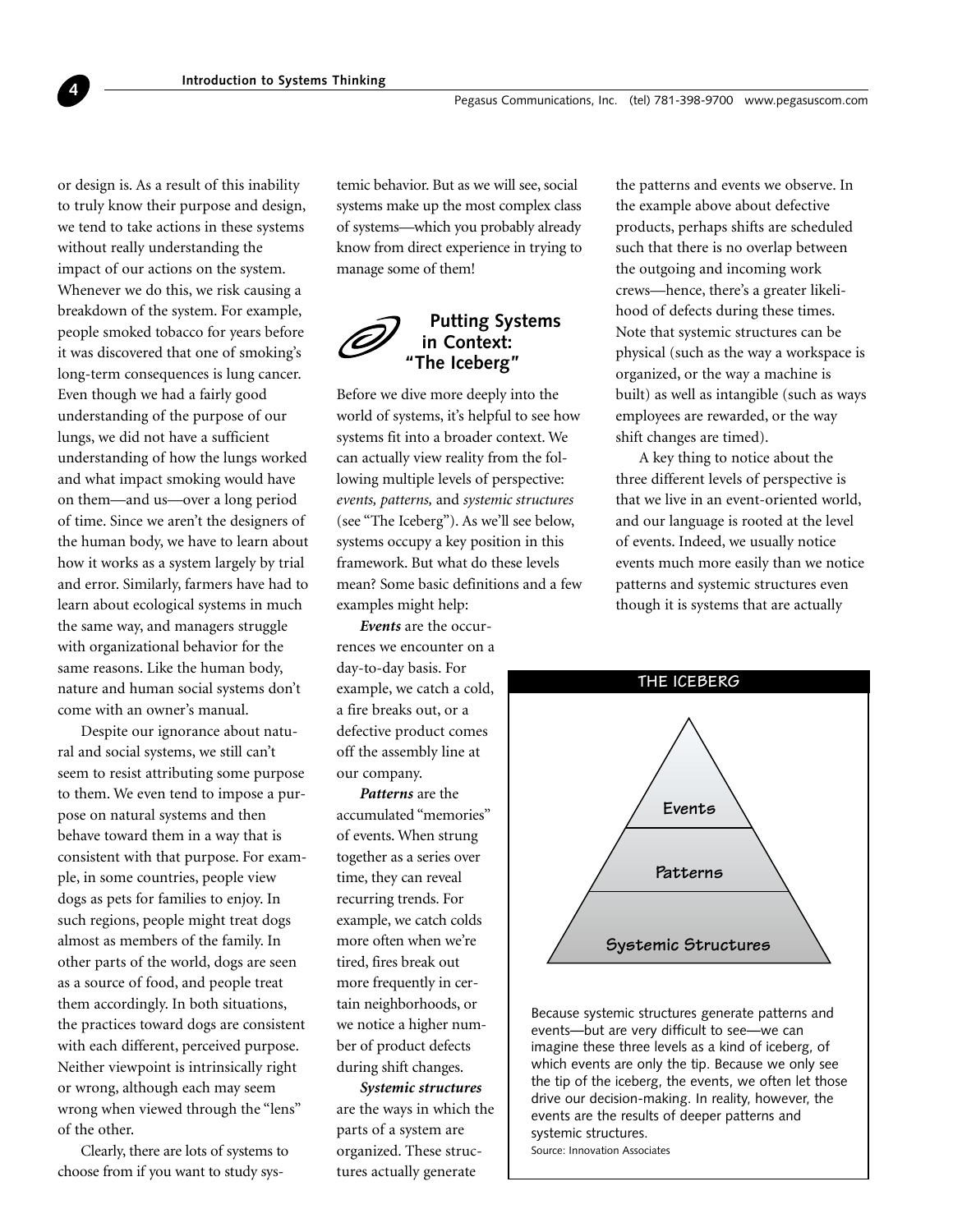<span id="page-4-0"></span>driving the events we do see. This tendency to only see events is consistent with our evolutionary history, which was geared toward responding to anything that posed an immediate danger to our well-being. As we'll see later in this volume, it's redesigning things at the *systemic* level that offers us far more leverage to shape our future than simply reacting to events does.

# **What Do Systems Do? A Close Look at Systemic Behavior**

We've explored what defines systems and how systems generate the patterns and events we see around us. But how do we actually start looking at reality from this intriguing viewpoint? We need to do two things: deepen our understanding of how systems behave, and gain familiarity with some terms and tools of systems

thinking in order to communicate our understanding of that behavior. This section "walks" you through some basic system behaviors and uses two powerful systems thinking tools—causal loop diagrams and behavior over time graphs to illustrate the concepts.

# **Fun with Feedback**

To hone our systems thinking perspective, let's look again at feedback. As we saw earlier, feedback is the transmission and return of information. The key word here is *return*—it is this very characteristic that makes the feedback perspective different from the more common perspective: the linear causeand-effect way of viewing the world. The linear view sees the world as a series of unidirectional cause-and-effect relationships: A causes B causes C causes D, etc.

# **MENTAL MODELS AND VISION: MORE LEVELS OF PERSPECTIVE**

We can gain even richer insights into systems by adding two more levels of perspective to the events/patterns/structure model. The two additional levels are *mental models* and *vision.*

*Mental models* are the beliefs and assumptions we hold about how the world works. We can view these assumptions as "systemic structure generators," because they provide the "blueprints" for those structures. In our example about defective parts, maybe the production-line folks believe that they are responsible only for what they produce, not what the shift *after* them produces. This mental model may have led the company to create a *structure* whereby there is no overlap of staff during shift changes.

*Vision* is our picture of what we want for our future. It is the guiding force that determines the mental models we hold as important as we pursue our goals. For example, perhaps the people on each assembly-line shift hold a vision of competition—of striving to produce higher-quality products than any other shift. This vision would drive the mental model that says that each line is responsible only for what it produces.

See the "'Acting' in Different Modes" appendix on p. 17 for how to incorporate mental models and vision into the events/patterns/structure framework and take high-leverage actions to address a problem.

# $A \rightarrow B \rightarrow C \rightarrow D \rightarrow$

**5**

The feedback loop perspective, on the other hand, sees the world as an interconnected set of circular relationships, where something affects something else and is in turn affected by it: A causes B causes C causes A, etc.



As trivial as this distinction between these two views may seem, it has profound implications for the way we see the world and for how we manage our daily lives. When we take the linear view, we tend to see the world as a series of events that flow one after the other. For example, if sales go down (event A), I take action by launching a promotions campaign (event B). I then see orders increase (event C), sales rise (event D), and backlogs increase (event E). Then I notice sales decreasing again (event F), to which I respond with another promotional campaign (event G) . . . and so on. Through the "lens" of this linear perspective, I see the world as a series of events that trigger other events. Even though events B and G are repeating events, I see them as separate and unrelated.

From a feedback *loop* perspective (see "Thinking in Loops" on p. 6), I would be continually asking myself "How do the *consequences* of my actions feed back to affect the system?" So, when I see sales go down (event A), I launch a promotions campaign (event B). I see orders increase (event C) and sales rise (change in event A). But I also notice that backlogs increase (event D) (another eventual effect of event B), which affects orders and sales (change in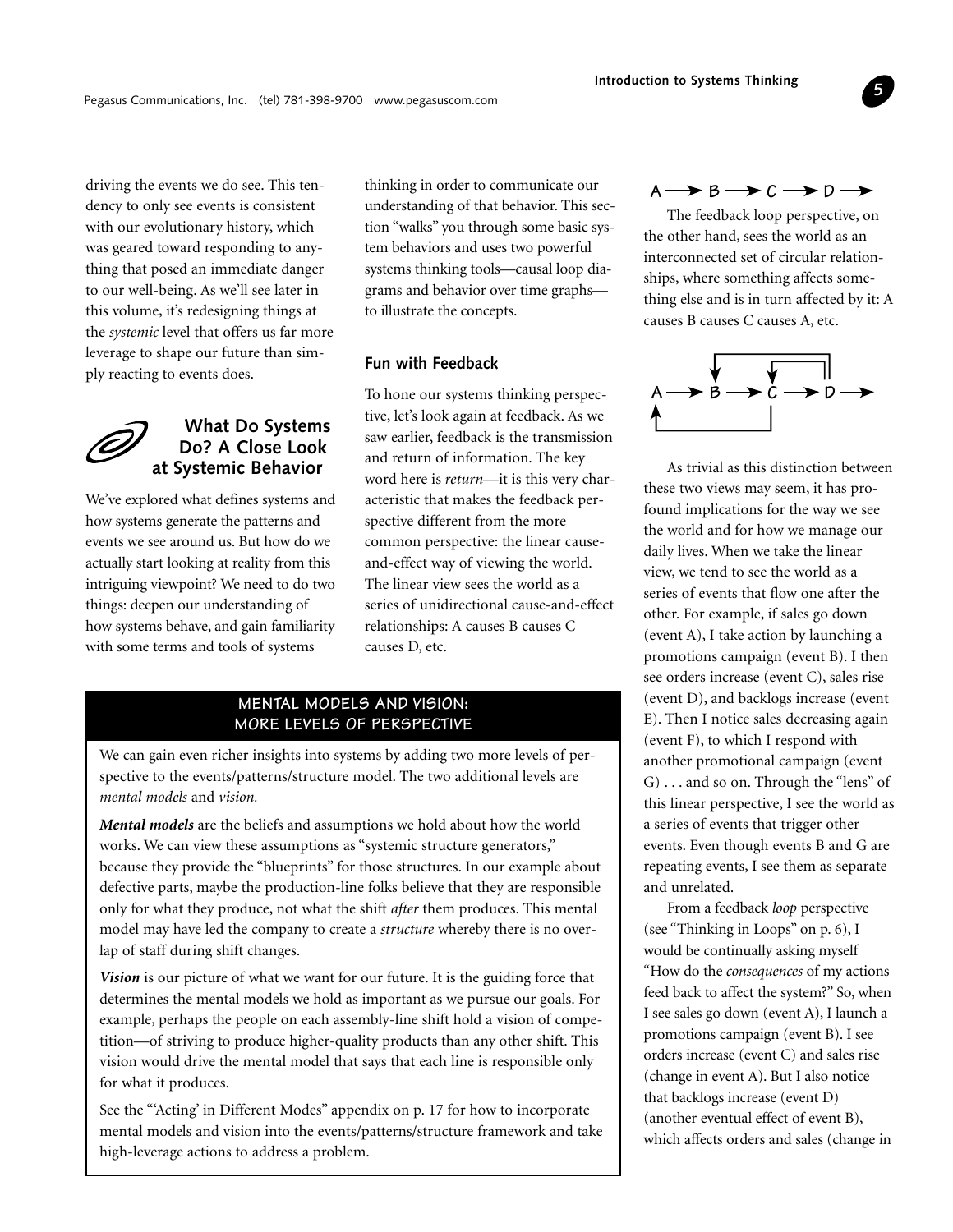**Those were excellent slides you used in your presentation.**

events C and A), which leads me to repeat my original action (event B).

After looking at both the linear and feedback representations, you might be saying to yourself, "So what? I'm too busy to draw pretty pictures about my actions. My job is to produce results—so I have to take actions *now. Describing* what has happened in two different ways still doesn't

<span id="page-5-0"></span>**6**

change what *actually* happens, so why do the two perspectives matter?" But here's a key insight in systems thinking: *How we* describe *our actions in the world affects the kinds of actions we* take *in the world.* So, let's reexamine the linear and feedback perspectives. Notice how the feedback view draws your attention to the interrelationships among *all* the events, whereas in the

linear view, you are probably drawn to each cause-and-effect event *pair.* By becoming aware of all the interrelation-

**Why, thank you! But that wasn't what I meant by feedback.**



ships involved in a problem, you're in a much better position to address the problem than if you only saw separate causeand-effect pairs.

The point here isn't to "wax philosophical" about the intrinsic merits of two perspectives, but to identify one that will help us understand the behavior of complex systems so that we can better

manage those systems. The main problem with the linear view is that although it may be a technically accurate way of describing *what* happened *when,* it provides very little insight into *how* things happened and *why*. The primary purpose of the feedback view, on the other hand, is to gain a better understanding of all the forces that are producing the behaviors we are experiencing.



# **The Building Blocks of Systemic Behavior: Reinforcing and Balancing Processes**

Feedback is just one piece of the picture when we're thinking about how systems behave. To fill out the picture, let's consider some examples of systemic behavior that we've all experienced. For instance, maybe you've worked in a company that was initially growing exponentially in sales, only to collapse a few years later. Or, maybe you've engaged in one of America's favorite pastimes—dieting—where you kept losing the same 15 pounds over and over again. Or, you may recall that, when you were first learning to ride a bicycle, you wobbled down the street trying to stabilize yourself and eventually fell down (wondering what was wrong with *three* wheels anyhow).

All of these examples might seem completely unrelated on the surface; however, if we take a closer look at them, we can identify some very basic things that they have in common. In fact, all systemic behavior can be described through just two basic processes—called reinforcing and balancing processes. Both of these "building blocks" of systemic behavior involve distinctly different feedback. And, it's the *combinations* of these processes that give rise to the vast variety of dynamic behavior in the systems we see all around us.

*Reinforcing Processes: The Engines of Growth and Collapse.* Reinforcing processes arise from what's known as positive feedback. No, this isn't praise for a job well done. In systems terminology, it means information that compounds change in one direction with even more change in that direction. In other words, successive changes *add* to the previous changes and keep the change going in the same direction.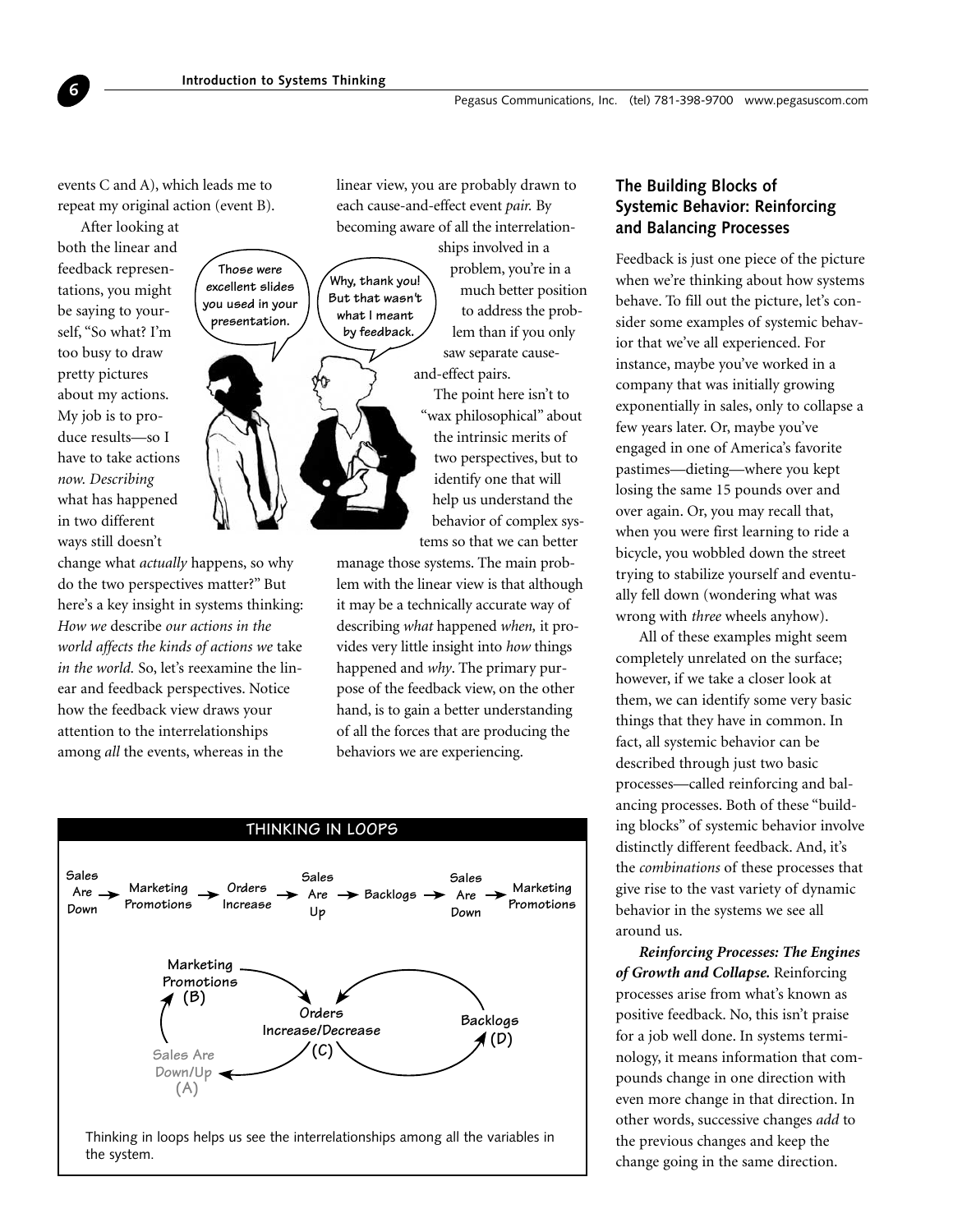**7**

Pegasus Communications, Inc. (tel) 781-398-9700 www.pegasuscom.com

Let's take a simple example of a savings account. If you have a positive balance, each time there is an interest payment calculation, the amount will be slightly bigger than the preceding payment period. This is because the balance has grown since the previous calculation. The time period after that, the interest amount will be bigger still, because the balance has grown a little more since the time before. Of course, all this is assuming that you are not making withdrawals during this time (which may be a big assumption for many of us!).



Another example is the wonderful growth engine that every marketer knows about: the word-of-mouth effect. As you increase the number of customers using your products, there are more "mouths" to tell others about your products. The resulting awareness leads



#### **BEHAVIOR OVER TIME GRAPHS**

Throughout the rest of this volume, you'll notice a few diagrams that look like this:



These are called behavior over time graphs. They're valuable because they show how certain variables that may be of interest to us—such as our savings balance, the number of customers we have, or our weight—are changing over time. They also provide clues to the kind of systemic processes that may be at work. A rapidly rising or falling graph, for example, indicates a reinforcing process, whereas an oscillating graph suggests what's called a balancing process.

to more sales, which leads to even more happy customers telling others. (Of course, this scenario is based on the assumption that your customers have nice things to say about your product!)

In the bank-account and word-ofmouth scenarios, a reinforcing dynamic drives change in one direction with even more change in the same direction. You can detect this kind of loop at work simply by sensing exponential growth or collapse (such as the rapid spread of an exciting new idea, or a company that suddenly goes out of business).

You can also think of reinforcing processes as "virtuous circles" when they produce desirable behavior. You may have encountered virtuous circles when you heard people talking about coming down the learning curve (the compounded increase in rate of learning as we learn more) or increasing economies of scale (the higher the production volume gets, the lower our unit costs become).

When reinforcing processes produce behavior we do *not* want, they are called "vicious cycles." Oftentimes, a virtuous loop can become a vicious loop when something kicks it in the opposite

direction. In our word-of-mouth (WOM) example, the loop can turn "mean" if what people have to say about our product is negative. The negative WOM effect leads to lower sales, fewer customers, less WOM effect, even lower sales, etc.

These reinforcing processes are already embedded in our everyday language, which speaks to their pervasive presence. You've probably heard or used expressions such as "we were caught in a death spiral" or "things just kept snowballing." Mapping such processes explicitly onto feedback loop diagrams (or causal loop diagrams, as they are called in the systems thinking field) lets us see and talk about them collectively so that we can respond more effectively to them.

*Balancing Processes: The Great Stabilizers.* We know there must be more to systems than just reinforcing loops, because our experience tells us that nothing grows forever (well, okay, except for taxes). We need something else to describe other kinds of behavior that do not look like continual exponential growth or decline. When we look around us, we see a great deal of stability, despite all the talk about the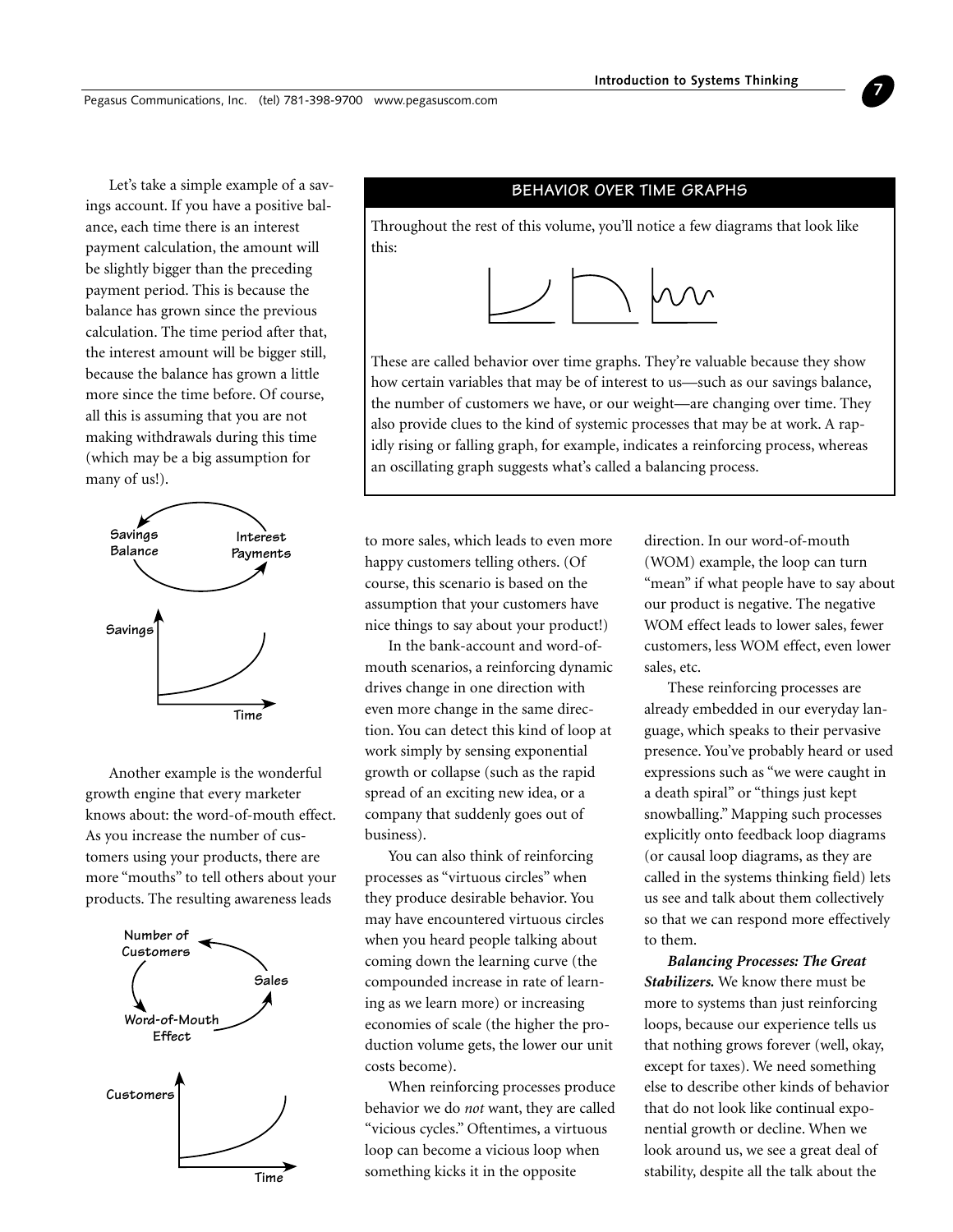era of rapid change we are in. For example, despite the rising or falling fortunes of individual companies or industries, the world of commerce continues to thrive around the globe. The world does change, but it does so on a platform of great stability. What accounts for all this constancy? It is balancing loops, the other "building block" of systemic behavior.

**8**

Balancing loops are continually trying to keep a system at some desired level of performance, much as a thermostat regulates the temperature in your house. Whereas the snowballing effect of reinforcing loops destabilizes systems (that is, puts them out of equilibrium), balancing loops are generally stabilizing or goal seeking. They resist change in one direction by producing change in the opposite direction, which negates the previous effects. (This is why they are also called negative feedback loops.) For example, when the thermostat in your home detects that the room temperature is higher than the thermostat setting, it shuts down the heat.

There is always an inherent goal in a balancing process, and what "drives" a balancing loop is the gap between the goal (the desired level) and the actual level. As the discrepancy between the two levels widens, the system takes corrective actions to adjust the actual level until the discrepancy decreases. In the thermostat example, gaps between the actual room temperature and the temperature setting of the thermostat (the goal) prompt the thermostat to adjust the heating or cooling mechanisms in the house to bring the actual tempera-



### **YOU TRY IT: REINFORCING PROCESSES**

Now that you have a feeling for what reinforcing loops are like, try your hand at drawing a few of them. They could be from your personal life (falling in love, making an investment) or professional setting (launching a new product, learning a new skill). The main point is to depict a clear and compelling story of how things mutually reinforce change in one direction in a complete circle.



ture closer to the desired temperature. In this sense, balancing processes always try to bring conditions into some state of equilibrium.

It would not be a gross exaggeration to say that balancing processes are everywhere. They are far more ubiquitous than reinforcing loops. However, they're a lot less visible, because they quietly function *to keep things as they are.* We tend to notice things that have changed much more than things that remain the same. For example, think about the times when you are aware of your body temperature. Most likely, you notice it only when it has "grown" beyond your normal level in the form of a fever, or when it has fallen below normal owing to hypothermia. Similarly, when do you notice how your car engine is running? Most likely, only when it *quits* running. In both cases, there is a massive number of balancing processes at work to keep the system running smoothly. (Quick, which system —you or your car—has more loops? Hint: One is made by humans; the other by nature.)

Balancing loops show up in organizations most often in the form of control loops. The balancing "language" is everywhere you look: "damage control," "inventory control," etc. We could say that all managerial responsibilities can be viewed, in one way or another, as balancing processes. Just think: All you really need to do to be a great manager is understand how to manage balancing loops! Sound far-fetched? That is actually the great secret to becoming a good general manager—having the ability to rise above the distraction of the details and see the underlying systemic structures that are producing the results. Seeing the world through the lenses of reinforcing and balancing loops will help you develop these skills.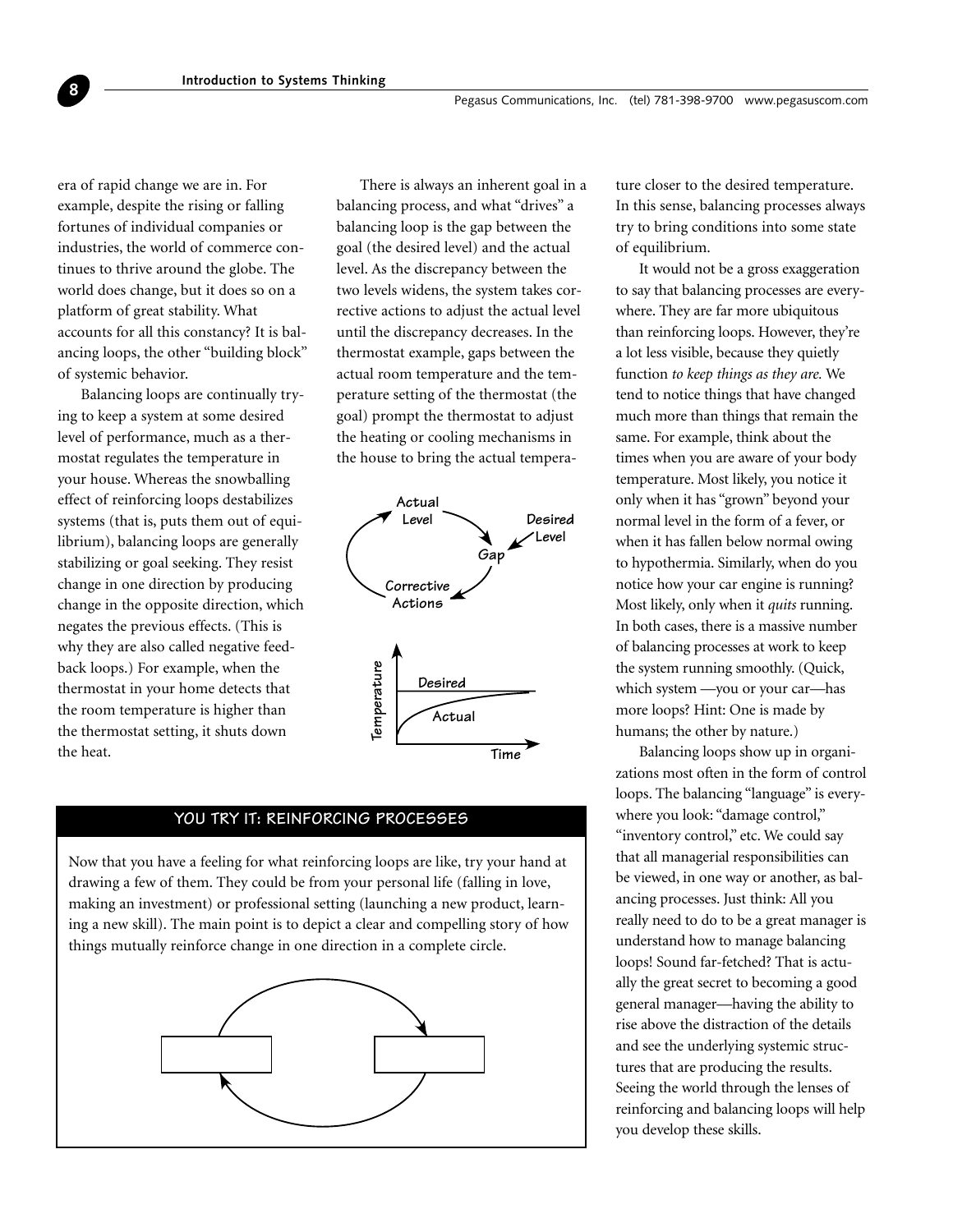# <span id="page-8-0"></span>**Looking for a Sign: Loops and Labels**

Before we go on to take a closer look at how balancing loops play a key role in systems, let's take a moment to explore two helpful features of causal loop diagrams in general: arrow labels and loop labels. Throughout the rest of this volume, you'll notice that the arrows in loop diagrams are labeled with an "s" or "o." These labels show how one variable influences another: An "s" indicates that as one variable changes, the next variable changes in the *same* direction. (Or, the first variable adds to the second variable.) An "o" indicates that as one variable changes, the other changes in the *opposite* direction. (Or, the first variable subtracts from the second variable.)

For example, each arrow in our savings-account/interest-payment loop would be labeled with an "s," because as savings go up (or down), so do interest



payments. And as interest payments go up (or down), so do savings. Notice that the savings account diagram has an "R" in the middle, too. This means that the loop represents a reinforcing process.

Here's another example, this time of a balancing process. Let's say that whenever you get stressed out, you do some relaxation exercises, which brings your stress level down. In a diagram of this system, the arrow going from stress level to gap is labeled with an "s." (As your stress increases, so does the gap between your actual and acceptable level.) The arrow going from gap to use of relaxation exercises is also labeled



with an "s." (The bigger the gap, the more you try to relax.) But the arrow going from use of relaxation exercises back to stress level is labeled with an "o." (As your use of relaxation exercises increases, your stress decreases.) This diagram would have a "B" in the middle, to indicate that it represents a balancing process.<sup>2</sup>

One easy way to tell if you have a reinforcing or balancing loop is to count the number of "o's." If there are no "o's" or an *even number* of "o's," the loop is reinforcing. If there is an *odd number* of "o's," the loop is balancing.

However, even though this method is convenient, you should still doublecheck your reasoning by "walking" around the loop and telling the story of what it is depicting.

**9**

With these handy labels in mind, let's take a closer look at balancing loops.

# **The Good, the Bad, and the Ugly: A Closer Look at Balancing Loops**

So far, the concept of a balancing loop might sound simple: These processes generally work to keep things stable. But beware: Balancing processes are actually pretty complex in real life. In many cases, we can think of them as a complicated blend of the "good" (the desired goal), the "bad" (the actual situation that we don't want), and the "ugly" (our perception of the situation, which we hate to examine). This makes managing these loops a little tricky, because people often have many different perceptions of a situation—and these perceptions can strongly affect the situation itself.

#### **YOU TRY IT: BALANCING LOOPS**

Here's an opportunity to flex your general management skills by seeing your responsibilities in terms of balancing loops. Think of a business goal that is especially important to you. It may relate to employee development, sales, or quality. Try to identify these four critical variables: Actual Level, Desired Level (or Goal), Gap, and the Corrective Action you need to close the gap. You might find the template below helpful.



<sup>2</sup> In classic system dynamics, a plus sign (+) is used instead of an "s," and a minus sign (-) instead of an "o." A plus sign indicates positive feedback; a minus sign, negative feedback.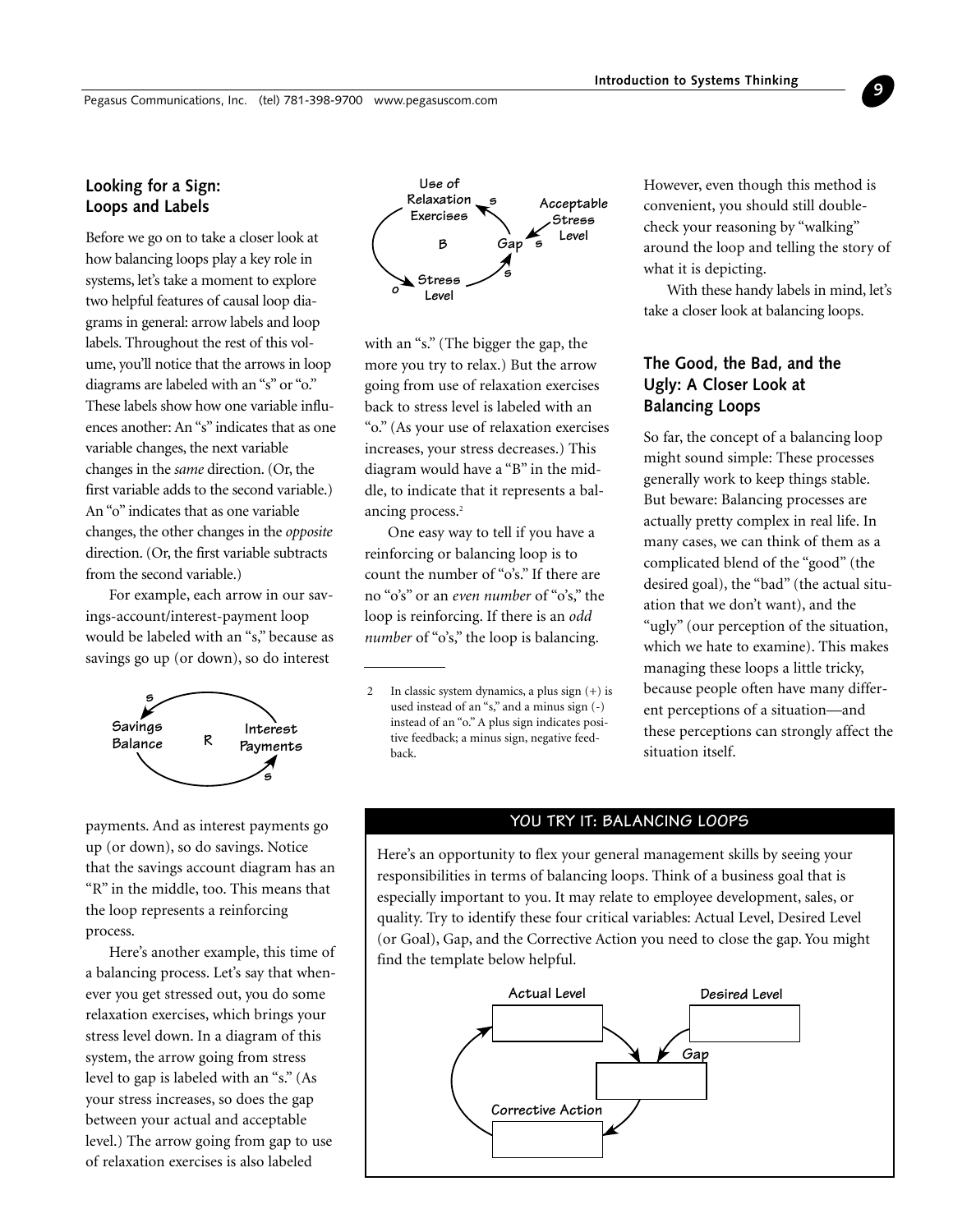# Let's take quality of a product or service as an example (see "On a Quest for Quality"). In our standard balancing loop structure, we have our desired

<span id="page-9-0"></span>**10**

quality level and the actual quality level. When our desired quality level increases, our internal quality gap also increases (note the "s" on the arrow). Whenever the gap itself increases, we increase our improvement efforts (again, note the "s"). When improvement efforts increase, we expect actual quality to increase (another "s"). Finally, when actual quality increases, our quality gap decreases (note the "o"). Once the gap decreases, we spin around the loop again: Improvement efforts also diminish, which in turn brings down actual quality. Once more, the gap increases. **Notice how our new Desk-o-Matic schedules your appointments, does your filing, and brings your coffee!**

Still with me? Good! But hold on: Even in this relatively basic examination of quality, there are many other important variables at work. For example, we often do not operate on the basis of what the actual quality is, but on our *perceptions* of what that quality is. In



addition, our *customers*' desired quality may not necessarily be the same as our own desired quality. And, in turn, customers don't always act on what our *actual* quality

> is, but rather on their *perceptions* of what that quality is. Each of these variables introduces a new gap to worry about. For example, when Hewlett-Packard first entered the **Well, that's very interesting. But I really just need something to sharpen my pencils.**

portable personal computer business, they designed and built their units in line with their usual high standards of quality. Internally, they were proud of the fact that their computers were virtually indestructable, so rugged was their design. But this ruggedness came with a high price tag. As a company, HP had launched improvement efforts that were driven largely by their internal quality gap. Customers, on the other

> hand, wanted their computers to be "rugged enough"—but they also wanted them to be affordable. Hence, HP's computers did not sell very well. It took some time for HP to shift their attention from their internal gap to their customers' quality gap.

> What's the best way of managing these "good," "bad," and "ugly" balancing loops? Well, if you accept the premise that you are better able to manage things that are visible (rather than

invisible) and relationships that are explicit (rather than implicit), then a good first step is to try mapping your issues onto causal loop diagrams (see "Why Draw a Diagram?" on p. 12). Through this kind of systems thinking approach, you begin to make more visible and explicit the causal structures driving organizational behavior. Creating such a diagram together as a team can be especially powerful, because it leads you to ask questions that you might not have asked before, such as,

Which gaps are driving our system **?** when, and by how much?

How accurately do we know what **?** each of the gaps is?

How are we monitoring the gaps? **?**

What are the different ways in **?** which we can close the gaps?

How long does it take for percep-**?** tions to catch up to actual quality?

Addressing all these questions can uncover hidden assumptions and habitual practices that may be contributing to poor results.

## **Delays: The Hidden Troublemakers**

Now that your head is spinning with all these loops, let's add one more layer of complexity. Another thing that makes understanding the behavior of complex systems so challenging is the existence of delays in the system. Every link in a system contains a delay. Sometimes delays are imperceptibly short (like the time between when the traffic signal turns green and when the person behind you honks his horn). At other times, they're interminably long (like waiting for a major marketing campaign to start generating sales).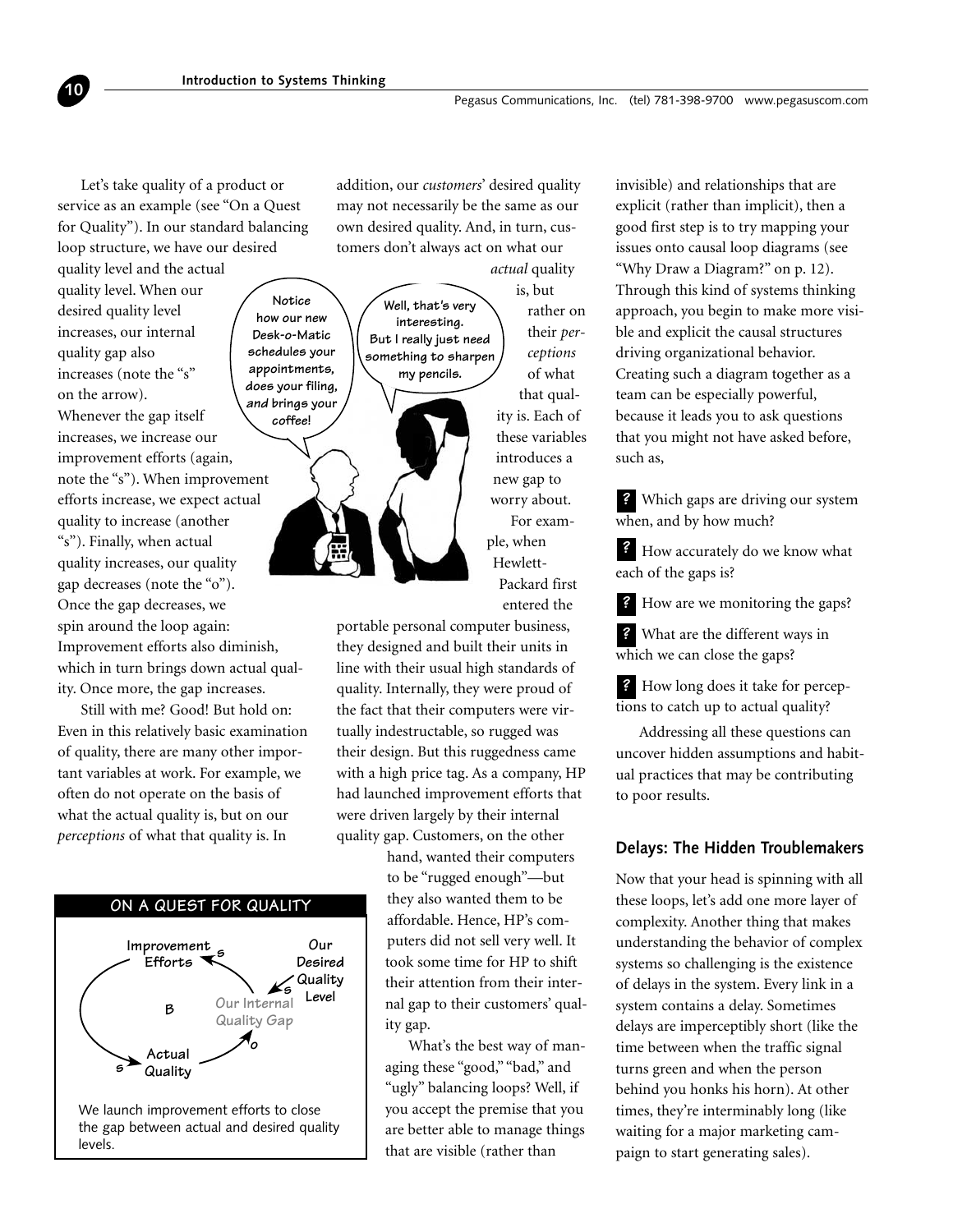Delays come in four basic "flavors": physical, transactional, informational, and perceptual. *Physical* delays represent the amount of time it takes for actual "stuff" to move from one place to the other or to change from one state to another; for example, shipping products from the warehouse to retailers, or converting raw materials into useful products. Every transaction also takes time to complete, whether it's a phone call or a series of contract negotiations—these can be called *transactional* delays. Then there are the delays associated with communicating information about the physical changes or decisions that have been made. Even with all our modern, high-speed communications systems, *informational* delays can still be quite long, because transmission does not necessarily equal communication. (That is, just because information was sent does not mean it was received and understood accurately.) The fourth

# **YOU TRY IT: DELAYS**

Think of a process that you are responsible for managing—landing a new contract, for example. Now think through the whole process and identify the four different kinds of delays that may be involved physical, transactional, informational, and perceptual. For each delay that you identify, estimate both the current as well as the theoretical minimum delay time. Now assess how your decision-making delay times compare with the other delays in the process. Where are your bottlenecks? You may discover that speeding some delays won't help if you don't shorten other delays first.

source of delay is often the trickiest delays in *perception*. The physical changes have taken place (after a delay), decisions have been made, and the information about the change has been communicated. But, our beliefs and assumptions are often so deep that even if the reality on which they are based changes, our perceptions don't necessarily shift as easily. (It takes a long time to teach an old dog new tricks!)

**11**

These four kinds of delays are neither good nor bad; it's how we handle them that determines whether they'll cause trouble. In our rush to get things done quickly, we tend to underestimate the true delays in the system or even ignore them. But, delays are important to notice,

# **STOCKS AND FLOWS: ANOTHER SYSTEMS THINKING TOOL**

There's another way besides causal loop diagrams to depict our understanding of systemic structure. It's called a stock and flow diagram.

To create or read one of these diagrams, you first need to know what stocks and flows are. Stocks (also called accumulators) are anything that accumulate and that can be measured at one point in time, such as savings, population, the amount of water in a bathtub, and so on. Flows (or rates) represent things that change over time, such as deposits into a checking account, the inflation rate, etc.

Unlike causal loops, stock and flow diagrams provide information about *rates* of change. Combined with causal loops, they show how the various stocks and flows in the system influence one another and how the feedback flows through the system.

These diagrams are also used to build computer simulation models; the model builder assigns initial values to the stocks (such as "savings equals \$2,000 at time zero") and rates for the flows (such as "\$20 savings per month").

The diagram below identifies the various parts of a stock and flow diagram.



For more about stocks and flows, see *Systems Thinking Tools*, by Daniel H. Kim (Pegasus Communications, 1994).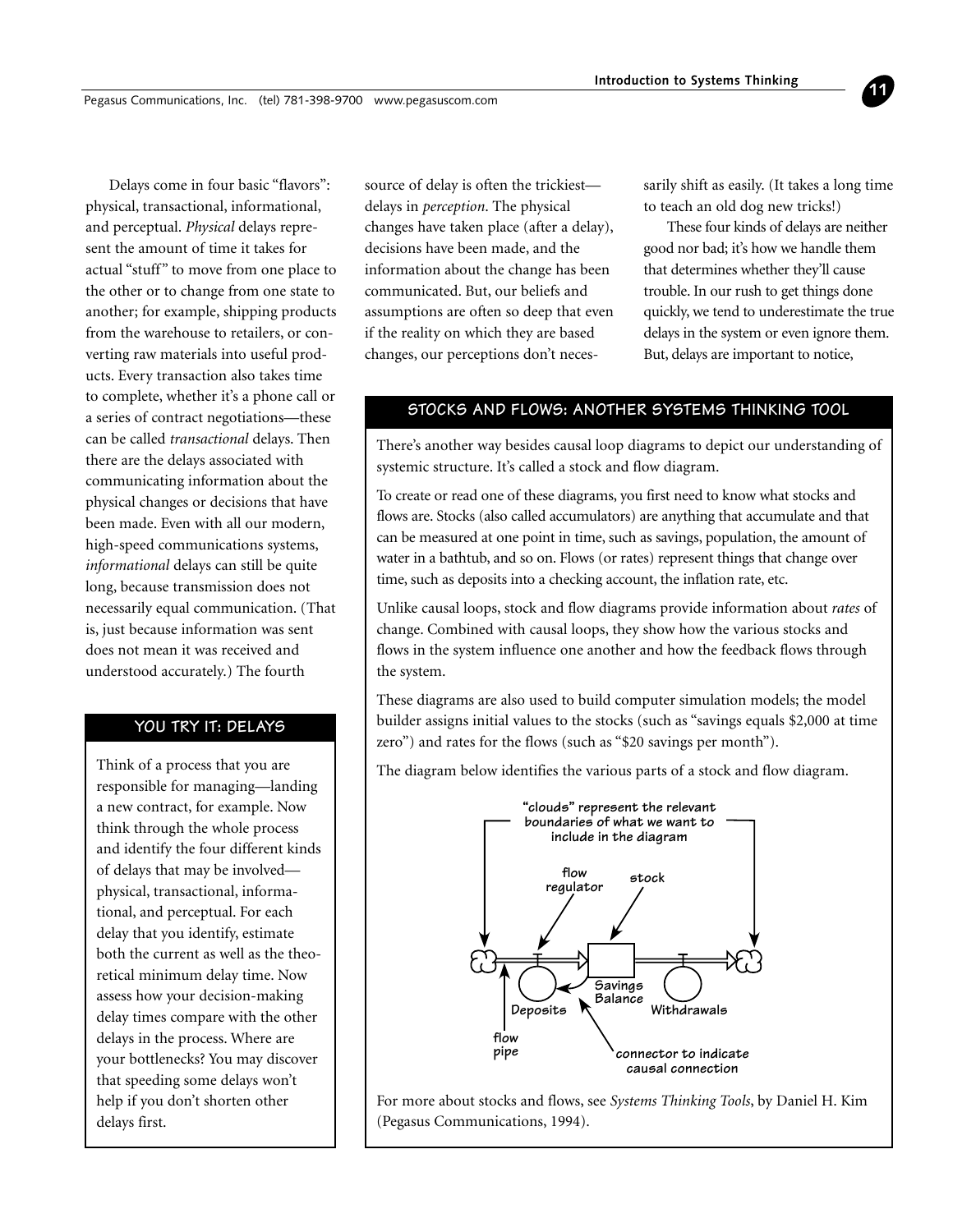because they can make a system's behavior unpredictable and confound our efforts to produce the results we want, as we will see in the next section.

<span id="page-11-0"></span>**12**

# **Putting It All Together: Two Examples of How to Manage Systems**

As we've said before, human systems are complex and challenging to manage. In addition, they tend to behave in counterintuitive ways. (For example, we do something to fix a problem, but the problem just seems to get worse—and it just isn't clear *why*.) Understanding the different levels of perspective can help us figure out when it's time to design systems that will generate the kinds of events—and the kind of future—that we want. Using tools like causal loop diagrams can also be a powerful way to clarify our understanding of the systems we

want to work on, and to communicate that understanding with each other. Let's consider two focused examples of how to use systems thinking to grasp and manage a complex system.

# **Managing Product Quality at FitCo**

We'll start by taking a peek at the inner workings of FitCo, a company that makes exercise equipment.3 FitCo is struggling with a problem that faces many organizations: managing product quality. We can think of this issue as a simple balancing process that comprises the interrelationships among three common variables: Product Quality, Customer Demand, and Production Pressure.4

*The Simple Version.* For FitCo (as with most other manufacturing firms), the higher the company's product qual-

# **WHY DRAW A DIAGRAM? Production**

Systems thinkers work from a central premise: If you don't know how you're producing certain outcomes, you'll have great difficulty determining how to produce better outcomes! Sound obvious? Well, because social systems are so complex, this is not as easy to grasp as it seems. Still, we tend to operate our organizations as if we really knew what implications our actions will have. Worse, we often do so without the benefit of both a diagram that shows us the "wiring" of our system and the proper tools with which to conduct the operation successfully.

A diagram of the reinforcing and balancing processes at work in the system we're interested in can be an excellent first step to figuring out how the feedback is generating behavior that we want to change. And, it can help us address problems before breakdowns actually occur. Causal loop mapping is especially powerful when done in a group—because by sharing our understanding of how a system might work, we can get a fuller picture of reality and therefore arrive at much more powerful action plans.

So, whether it is our bodies, our cars, or our organizations, preventive maintenance is a worthwhile investment. There is a great deal of systemic truth in the old adage "an ounce of prevention is worth a pound of cure." (Likewise, "an ounce of systems diagrams are worth a pound of quick fixes"!)



ity, the more customers want to buy. But FitCo—thinking that the jump in demand might be temporary—doesn't do anything to beef up its production capacity once demand starts to rise. As a result, the folks in the production



department begin feeling enormous pressure to keep FitCo's expanding base of health-conscious customers supplied

4 You may have noticed that those variables don't include an explicit gap, unlike the earlier balancing loops you've seen in this volume. However, in any balancing loop, there's always an inherent gap—whether the gap is mentioned or shown in a diagram or not. In a diagram, not showing the gap is a shorthand way of drawing the loop. In the loop diagram on this page, there's an implicit gap between product quality (which represents the actual situation) and desired product quality (which represents the goal, and is not shown in the diagram).

<sup>3</sup> The FitCo story, as well as the story about DevWare Corp. that begins on p**.** 14, are composite stories based on common experiences within many different companies. The company names are fictional.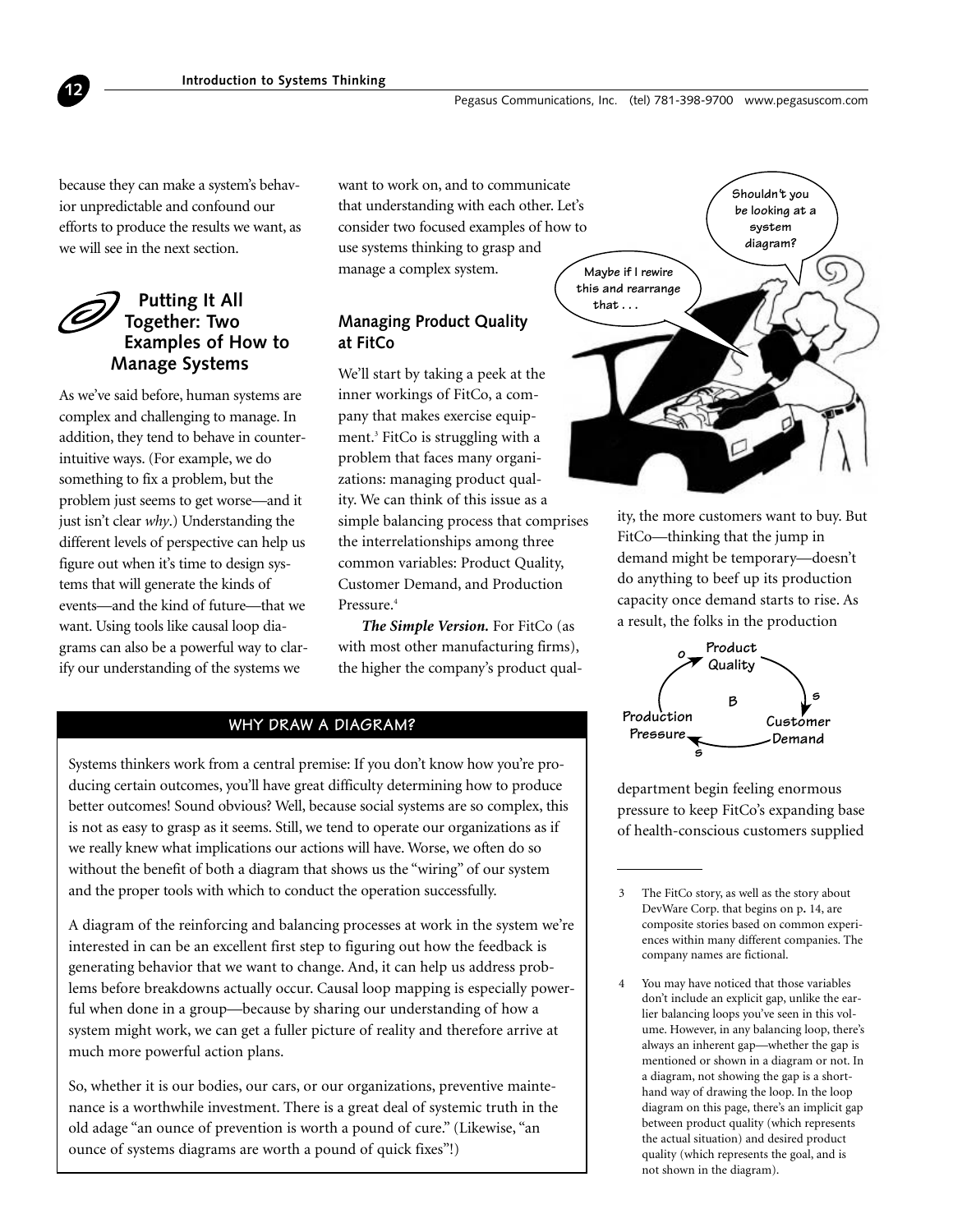with enough exercise machines. As the frantic production staff make more and more mistakes, and as the company's overused manufacturing machines break more and more frequently, the quality of FitCo's products starts to suffer—and customers begin drifting away. In this story (as we've traced it so far), customer demand and product quality rise and fall in close synchronization. If we were to graph the two variables, the resulting picture would look a lot like something called a steady-state equilibrium (you know, the kind that most economic texts presume is an accurate description of reality!).



*Now Add Delay.* You may have noticed that this version of FitCo's story is missing a key factor: delay. Because of delays, the situation at FitCo is much more likely to resemble a state of dynamic *dis*equilibrium. Customer demand falls fast when FitCo's product quality falls, because people tend to react quickly to visible drops in quality—and because there are lots of other



exercise-machine companies out there for a disgruntled customer to choose from. However, the demand picks up more slowly when (and if) quality improves, because people become skeptical about quality improvements and want to wait and see if they're "for real."



*The Investment Decision.* There's yet another wrinkle to this picture. We know that, like many companies, FitCo doesn't keep its production capacity constant in the face of changing demand. Instead, it tries to adjust capacity so as to produce the right quantity of product at the desired level of quality. So, we have to add "investment in capacity" to our loop diagram (see "To Invest, or Not to Invest?"). If

FitCo is managing all the dynamics well, it should end up with both quality and demand rising ever upward. This is because, as customer demand increases, the company boosts capacity, which takes the heat off the production department and thereby improves product quality, further stimulating customer demand (see the R loop in the diagram).

**13**

*The Death Spiral.* Here's a key thing to realize about this qualitydemand-pressure-investment structure: Depending on the impact of delay, this exact same structure can produce the "virtuous" or the "vicious" spiral shown in the "To Invest, or Not to Invest?" graph, in which product quality and customer demand are forced ever higher or ever lower, respectively. (That's the frustrating thing about systemic structures: They don't discrimi-



This causal loop diagram shows the bigger picture involved when we consider the impact of capacity investments on the quality-demand-pressure balancing structure we've been discussing. As product quality and customer demand increase, the company decides to invest in capacity. After a delay, the new capacity comes on line, which reduces the production pressure—which once more causes product quality to rise (note the "o" link). The decision to invest creates a reinforcing process. (To see how this works, trace the diagram from link to link; you'll count two "o's.")

As shown in the behavior over time graph, this structure can produce a vicious or a virtuous cycle of quality levels—depending on how skillfully we manage the dynamics.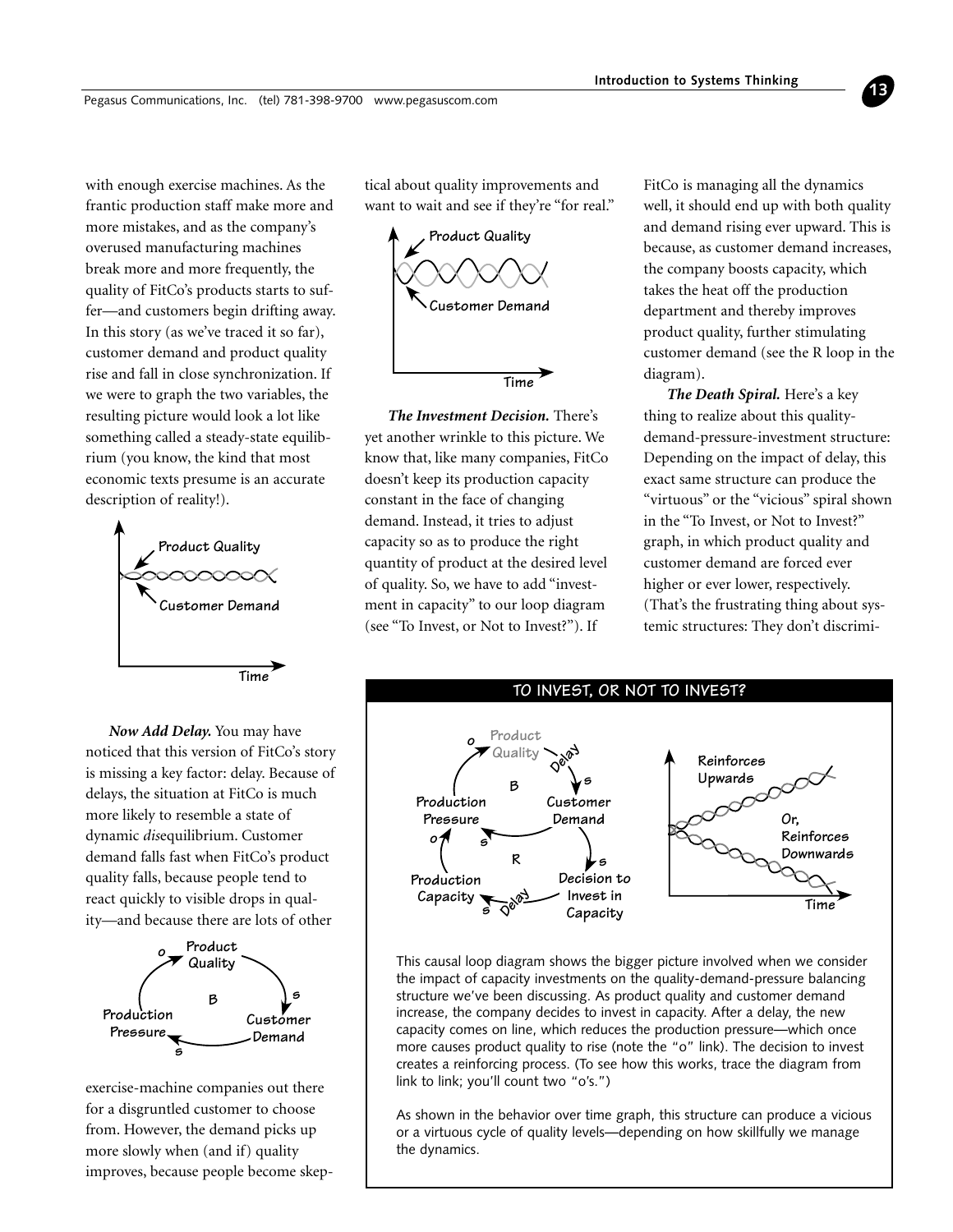nate between the two kinds of spirals! It's up to us to anticipate which kind of spiral might be lurking in our future—and manage the system in a way that keeps the "bad" kind at bay.)

<span id="page-13-0"></span>**14**

To manage that vicious spiral, let's look at what kinds of conditions tend to put it in motion. The vicious spiral is more likely to happen when the delay between rising customer demand and increasing production capacity (the R loop in "To Invest, or Not to Invest?") is significantly longer than the delay in product-quality changes and shifts in demand levels (see the B loop). Here's how this can happen to a company like FitCo—as well as to any manufacturing company:

- **1.** As demand increases, FitCo holds off investing in additional capacity—perhaps because they've seen temporary blips in demand before, and they don't want to end up saddled with excess capacity.
- **2.** Pressure on the production folks rises, and product quality begins to slip. Yet the drop in quality does not yet affect demand, so demand continues to rise.
- **3.** When FitCo becomes convinced that the rise in demand is "for real," it authorizes expansions in capacity.
- **4.** New capacity takes a while to come online. If the delay in getting capacity online is significantly longer than the other delays, then the pressure on production will continue to mount, leading to even lower product quality and eventually lower customer demand.
- **5.** When customer demand starts to drop, FitCo now tries to reverse its capacity additions. This prevents the company from getting the additional

capacity it needs. Pressures on production remain high, and product quality drops further. So, demand



continues to fall. FitCo's managers applaud their supposed good judgment in cutting back on capacity, because (in their view) the customers were being fickle after all.

**6.** Convinced that they were right about the temporary nature of demand "blips," FitCo's managers begin cutting capacity *ahead* of falling demand. Now they're thinking they're quite brilliant for saving the company so much money (even though they're totally blind to how their "wise" actions may be driving FitCo out of business).

The lesson here is that we can sometimes make decisions based on a belief about something that can actually *cause* the things we are trying to prevent. In FitCo's case, *beliefs* about falling demand can actually make the demand fall, in a tragic example of a self-fulfilling prophecy. When we're in the middle

of such a situation, however, it can look to us as if the fall is happening to us and that our actions are really a response to customer actions. Such is the nature of complex systems and the world of circular feedback loops: Once a loop gets going, it's hard to tell what is driving what.

As a structure, a reinforcing loop has no directional preference. So, how might FitCo ensure that it gets the loop to go in

> the desired direction (upward in this case)? Look again at the figure

"To Invest, or Not to Invest" on page 13. One way to manage these loops is to realize the importance of the relative delays in the two loops. If the delay in the R loop is longer

than the one in the B loop, FitCo could try to figure out how to shorten the R-loop delay. For example, it could contract with other suppliers or partners who have excess capacity; that way, it could respond more quickly to upswings in demand. If that were not possible, then the company could try to create early-warning indicator systems that would alert it to unexpected jumps in production pressure or drops in quality. Both of these events are important signals that a company needs to expand its production capacity.

# **Fixes That Backfire at DevWare Corp.**

A lot of managers expend energy trying to "fix" things. If sales are too low, we do something to get them higher. If yields are too low, we try to get the team responsible for yields to improve its performance. If profits are down, we cut costs to boost the bottom line. We may be quick to congratulate ourselves when conditions improve in the short term. But, in many cases, the problem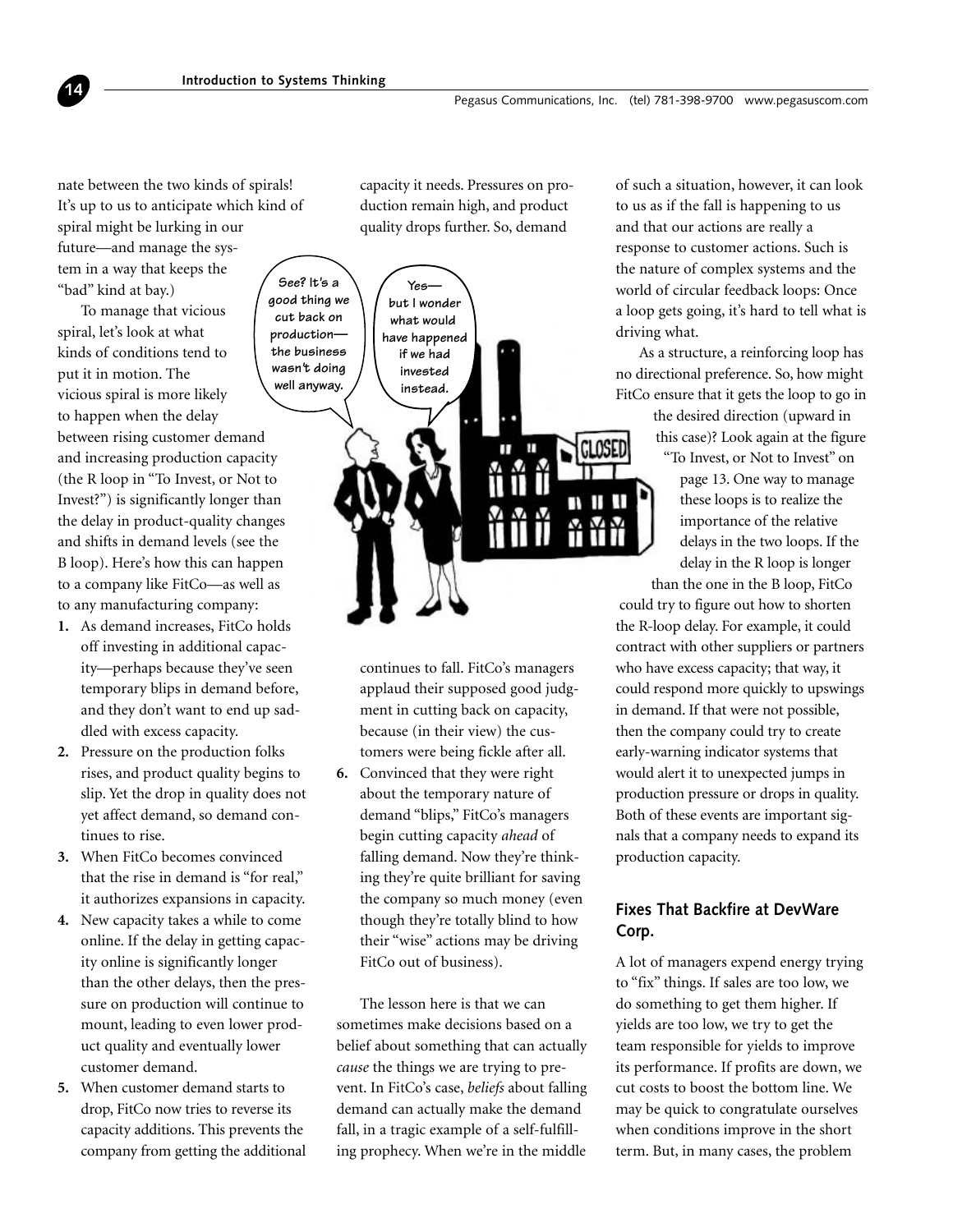eventually returns to the same level as before—or gets even worse. We end up having the odd sensation that our supposed "fixes" are backfiring on us.<sup>5</sup>

To illustrate, let's look at DevWare Corp., a hardware-development company. DevWare is facing an all-too-common situation, in which managers' wellintentioned actions produce the exact opposite of what they wanted. One day, Toby, a manager in the company's product-development program, notices that the number of parts behind schedule is alarmingly high. If this continues, he decides, the team won't be able to launch the product on time. His conclusion: that the engineers need tighter supervision and a review of all parts in order to get the message that the number of parts behind schedule has to come down.

Sure enough, once Toby focuses his attention on the parts problem, the late parts start moving briskly through the pipeline. But after a while, the parts problem returns. And when Toby focuses on it once again, things improve again—but not as fast as before. Over time, the more attention Toby places on the problem, the worse the problem becomes. What's going on?

Well, Toby's attention to the lateparts problem came in the form of requiring more review meetings to check the status of parts—especially

parts that were running late (see "The Problem with Review Meetings"). All those meetings took time away from actual engineering work. So,

> problems with their

rather than reporting parts as they arose, the engineers began *Mapping the possible unintended as well as intended consequences of our actions in causal loop diagrams can help us anticipate and address problems* before *they arise.*

> waiting until they already had solutions to the problems. This meant that other engineers would find out about changes affecting their parts much later than they used to (see the R loop). As more and more engineers withheld information, more parts fell behind schedule—a situation that reinforced Toby's belief that he needed to continue "helping" the engineers. The end result—a steadily worsening problem of late parts—was something nobody in the system wanted. Yet both Toby and the engineers were

unintentionally colluding to create this very situation.

**15**

A higher-leverage solution in this situation would be for Toby to take a very different kind of action than the review meetings he had been imposing. For example, if he had encouraged the timely reporting of problems—and promised not to "penalize" the engineers with more reviews or brow beatings—the engineers would have gladly reported problems sooner. Eventually, the number of late parts would have fallen dramatically. (However, this would have happened only after the problem got worse first. This "worse before better" outcome is a classic example of how complex systems behave. Once again, delays are the culprits in this dynamic.)

s you may have begun sensing in the FitCo and DevWare examples, everything really is connected to everything else. Yet no matter how narrowly we choose to define a system, that system ignores our arbitrary definition



Managers' attention to the problem of late parts (loop B) led to more review meetings—which tended to make the engineers avoid reporting problems in a timely fashion. This in turn led to even more parts' falling behind schedule (loop R).

<sup>5</sup> This example depicts a systems archetype often referred to as "Fixes That Fail." Systems archetypes are a set of eight classic "stories" of problems or behaviors that occur in many situations and across a broad range of organizations. To learn more about the archetypes, see the Suggested Further Reading list at the end of this volume.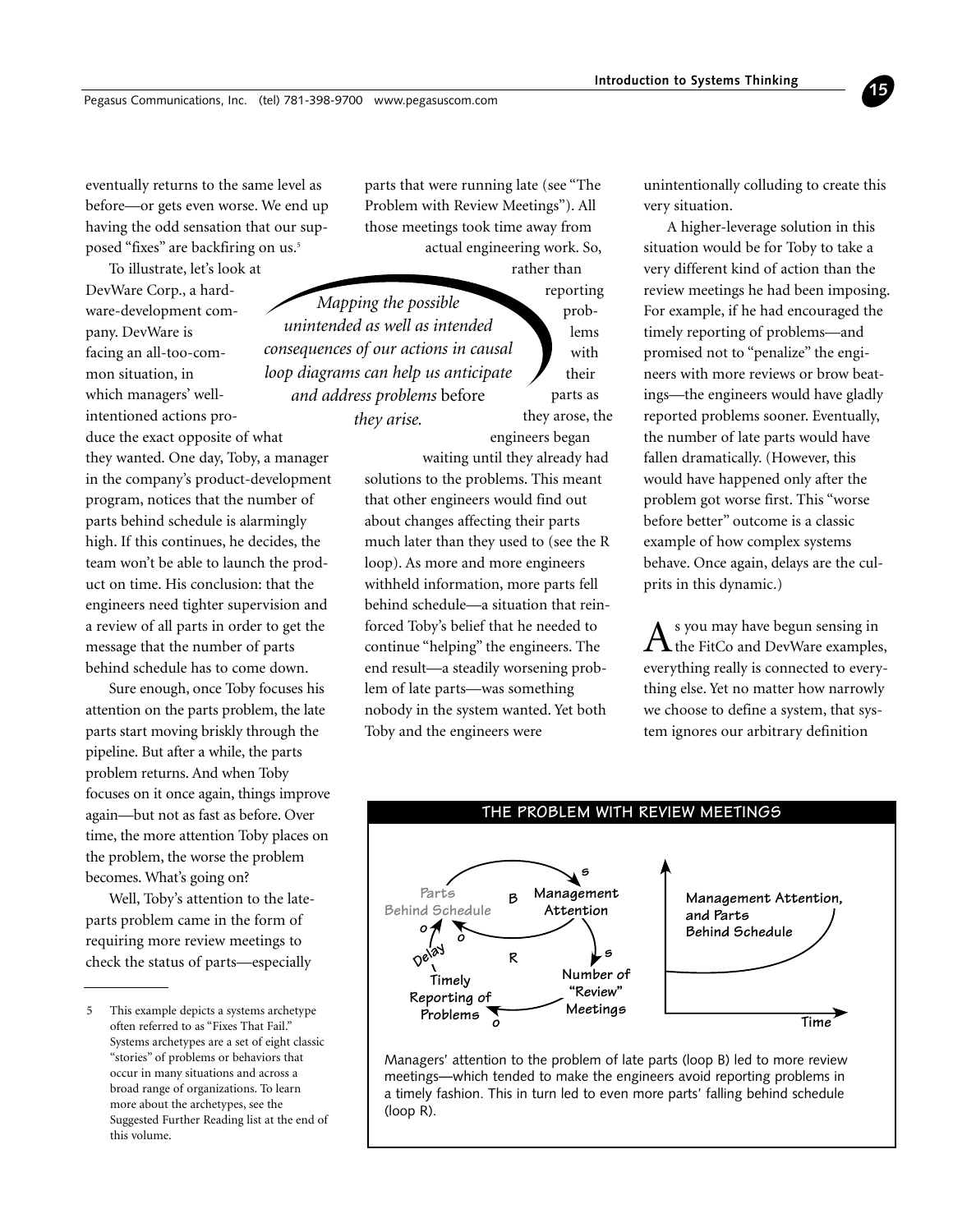and responds to all the relevant interconnections. As a result, there are many unintended consequences of our actions on a system, in addition to the intended consequences. Indeed, the issue is never whether our actions will have unintended consequences, but rather *to what degree* and *what kind of consequences* they will have. Mapping the possible unintended as well as intended consequences of our actions in causal loop diagrams can help us anticipate and address problems *before* they arise.

<span id="page-15-0"></span>**16**



If I were to ask you who has the greatest impact on the safety and comfort of your flight on a commercial airline, what would you say? You might answer

that it is the pilots; after all, they're the ones who handle the takeoffs and landings and directly control how the plane operates under various circumstances. But then again, you might answer that it's the flight attendants, given that they have more contact with you during the flight. But if you really think about it, you may want to credit the designers of the aircraft, since they put the systems and structures of the airplane in place. (Now you know who to complain to about the carry-on luggage restrictions!) Whereas pilots and flight attendants work *in* the system, the aircraft designers work *on* the system—and therefore have the most influence on your experience of flying.

This idea—of working *on* the system as opposed to *in* the system—is a key lesson about systems thinking to take with you after reading this volume. How can we become better *designers* of

systems rather than mere *operators*? The concepts and tools introduced in this volume are a good start. We talked about what systems are, how they generate the patterns and events we see around us, and how they behave. We also talked about seeing the world in terms of interconnected reinforcing and balancing loops with delays. Finally, we saw how causal loop diagramming can be a powerful tool for depicting our understanding of systemic behavior, and for gaining insights into avenues for change.

All of these things can help us take the first steps toward becoming true systems thinkers. We hope that this introductory volume has given you a valuable foundation—one that will encourage you to try using these powerful perspectives and tools to begin shaping your future in a new way.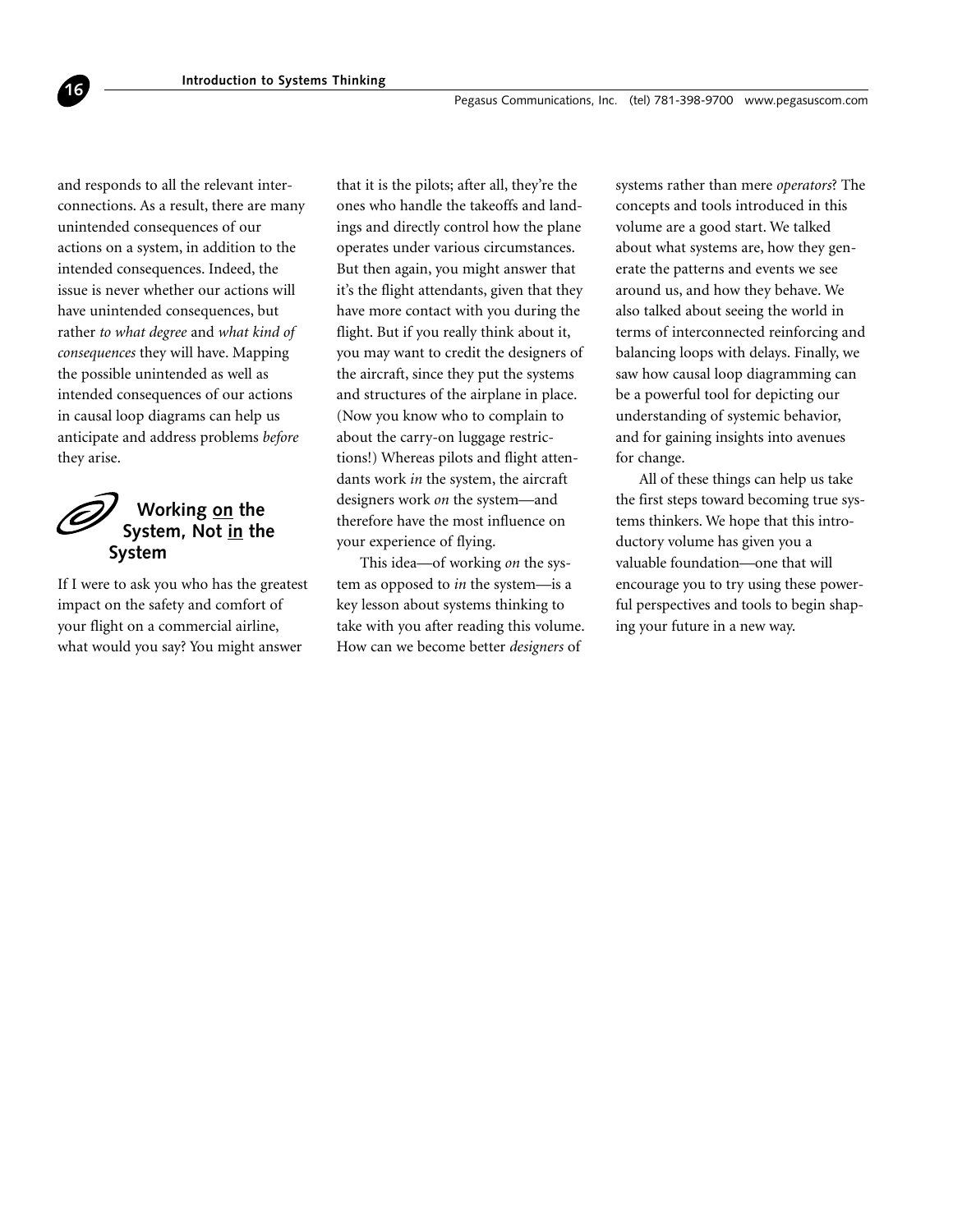<span id="page-16-0"></span>Pegasus Communications, Inc. (tel) 781-398-9700 www.pegasuscom.com

#### **APPENDIX: "ACTING" IN DIFFERENT MODES**

As we saw earlier in this volume, events are very compelling because they often require an instant response. For example, if a house is burning, we react by immediately trying to put out the fire. Putting out the fire is an appropriate action, but if that's all we ever did, it would be inadequate from a systemic perspective. Why? Because it has solved the immediate problem (the burning house), but it has done nothing to alter the fundamental structures that caused that event (inadequate building codes, lack of fire detectors, lack of fire-prevention education, etc.). Nor has it addressed the mental models and vision that have generated the problematic systemic structures.

The "Levels of Perspective" framework can help us go beyond responding only to events and begin looking for actions with higher leverage (see Level of Perspective and Action Mode figure). That is, we can begin to move from working *in* the system to working *on* it.

How does the "Levels of Perspective" framework help us take higher-leverage actions? Each level offers a distinctive mode of action. To illustrate, let's revisit our example of a manufacturing plant that is producing defective parts, and take a deeper look at how we would address the problem from each of the different perspective levels.

*Events—Reactive.* Whenever we encounter a defective part, we sort it out and either rework it or put it in the scrap pile. We may try to correct the situation by adjusting the machinery or by inspecting more closely, but our primary mode of action is *reactive*. Although we tend to view reactive actions in a negative light, they can still

be vital to our individual and organizational survival. However, they are not sufficient for sustaining long-term health.

*Patterns—Adaptive.* If we look at the problem over a period of time (for example, the rate at which we're scrapping parts), we may notice a pattern, such as higher scrap rates at certain times of the day. Specifically, we may notice higher scrap rates during shift changes. We can then *adapt* our processes to make the best use of the current system, perhaps in this case by simply accepting the fact that there's going to be higher scrap rates during shift changes. Notice that we are not trying to change the pattern; instead,

we're simply adapting to it. We can be intentional about these adaptive actions. However, they can also occur invisibly and unconsciously as we struggle to cope with the continued pressure of the situation. In other words, nobody proclaims that they are going to let quality erode by 20 percent, but that's exactly what may happen if we don't address the problem from a higherleverage perspective.

**17**

*Systemic Structures—Creative.* As we saw earlier, systemic structures produce the patterns and events that make up our day-to-day reality. They are also the mechanisms through which mental models and vision get translated into action (look again at the sidebar on p. 5).



Most people find themselves stuck in the reactive (events) and adaptive (patterns) action modes—a situation that does provide leverage in the short term. But to have lasting effect and greater leverage to influence one's future, managers need to learn to operate at the higher levels (systemic structures, mental models, and vision) and develop their capacities to be more creative, reflective, and generative at the appropriate levels.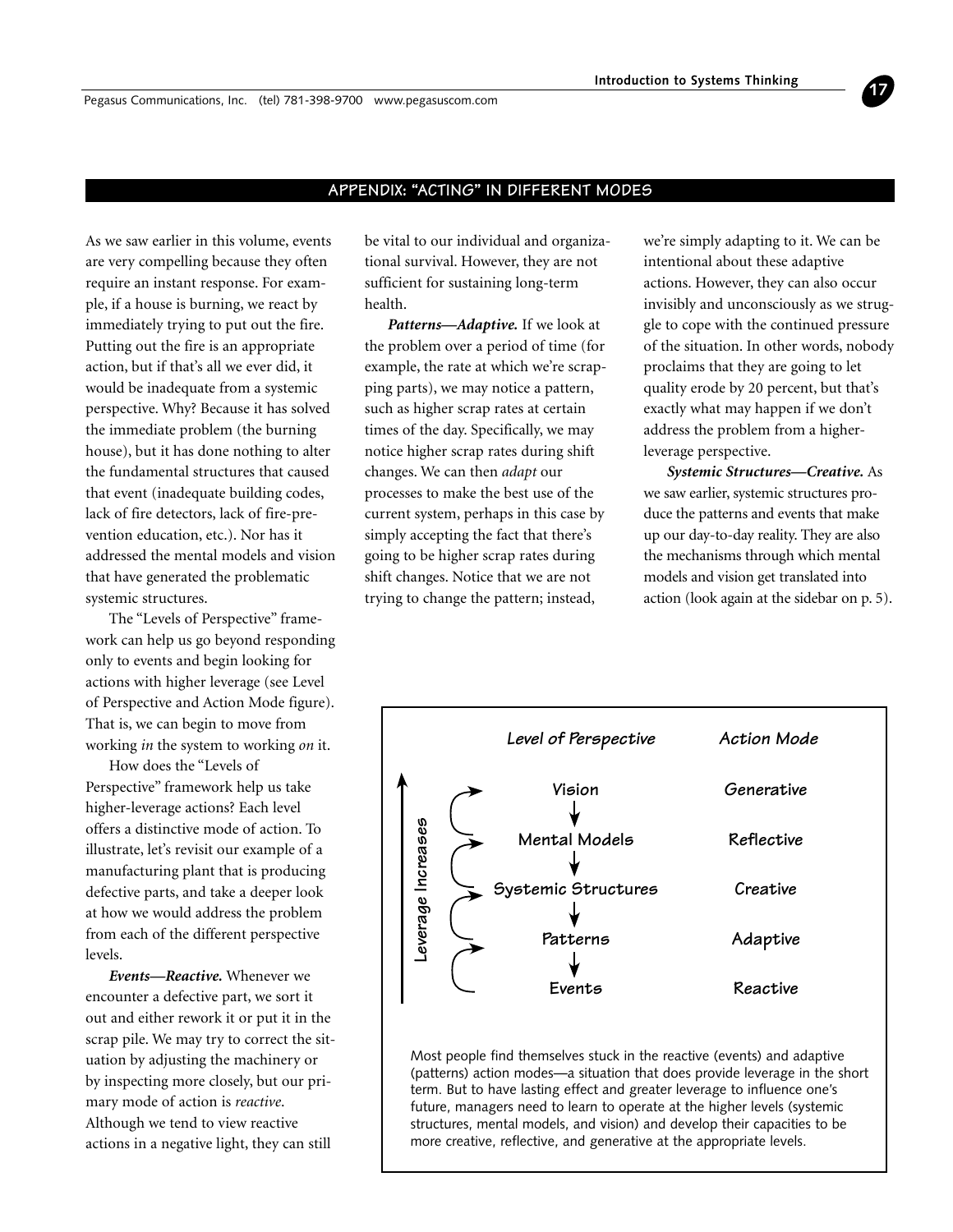By *creating* new systemic structures (either through redesigning existing ones or making new ones), we can change the events and patterns we get. We alter the system, rather than just adapting or reacting to it. This is the level at which many change efforts operate (reorganizations, process redesign, reengineering, compensation schemes, etc.). In our defective-parts example, we might alter the system by creating an overlap of outgoing and incoming assembly-line crews.

**18**

*Mental Models—Reflective.* Altering systemic structures often requires a change in our mental images of what those structures can or ought to be. In the example we've been following, if we truly believe that each assembly-line shift is responsible only for the quality of their products, then we'll never be able to imagine a different structure, such as overlapping crews who are each responsible for more than just their own lines. Taking actions at the level of mental models is *reflective*, because it requires that we develop the ability to surface, suspend, and question our own assumptions about how the

world works and what's most important. This skill also involves inviting others to do the same reflection with their mental models. (Note, though, that reflective actions do not include trying to *change* someone else's mental models—that would simply be another reactive action. Changes in our own and others' mental models come from genuine reflection and clarity of vision, not force.)

*Vision—Generative.* Surfacing, reflecting on, and changing our mental models is often a difficult and painful process, because those mental models are firmly embedded through years of experience. Why would we choose to put ourselves through the discomfort of changing them? Because we have a compelling vision of a new and different world that we are committed to creating. At the level of vision, our actions can be *generative*, bringing something into being that did not exist before. For example, a vision of providing the highest-quality products at all times through cooperation among assemblyline crews may generate the impetus to reexamine our old mental models that

say that each crew is responsible only for their own work.

Here's another important thing to notice about the levels of perspective: Our ability to influence the future increases as we move from the level of events to that of vision. As we move up these levels, our focus shifts from the present to the future. Consequently, the actions we take at the higher levels have more impact on future outcomes, not present events.

Does this mean that high-leverage actions can be found only at the higher levels? No—because leverage is a relative concept, not an absolute. For instance, if you find yourself in front of a runaway bus, that is probably not the best time to become very reflective about how you got yourself into that situation (because you won't be reflecting for very long!). In this case, the high-leverage action is to react fast and get out of the way; any other action would be inappropriate. There is leverage at every level, and the challenge lies in learning when and how to take the appropriate action for each level.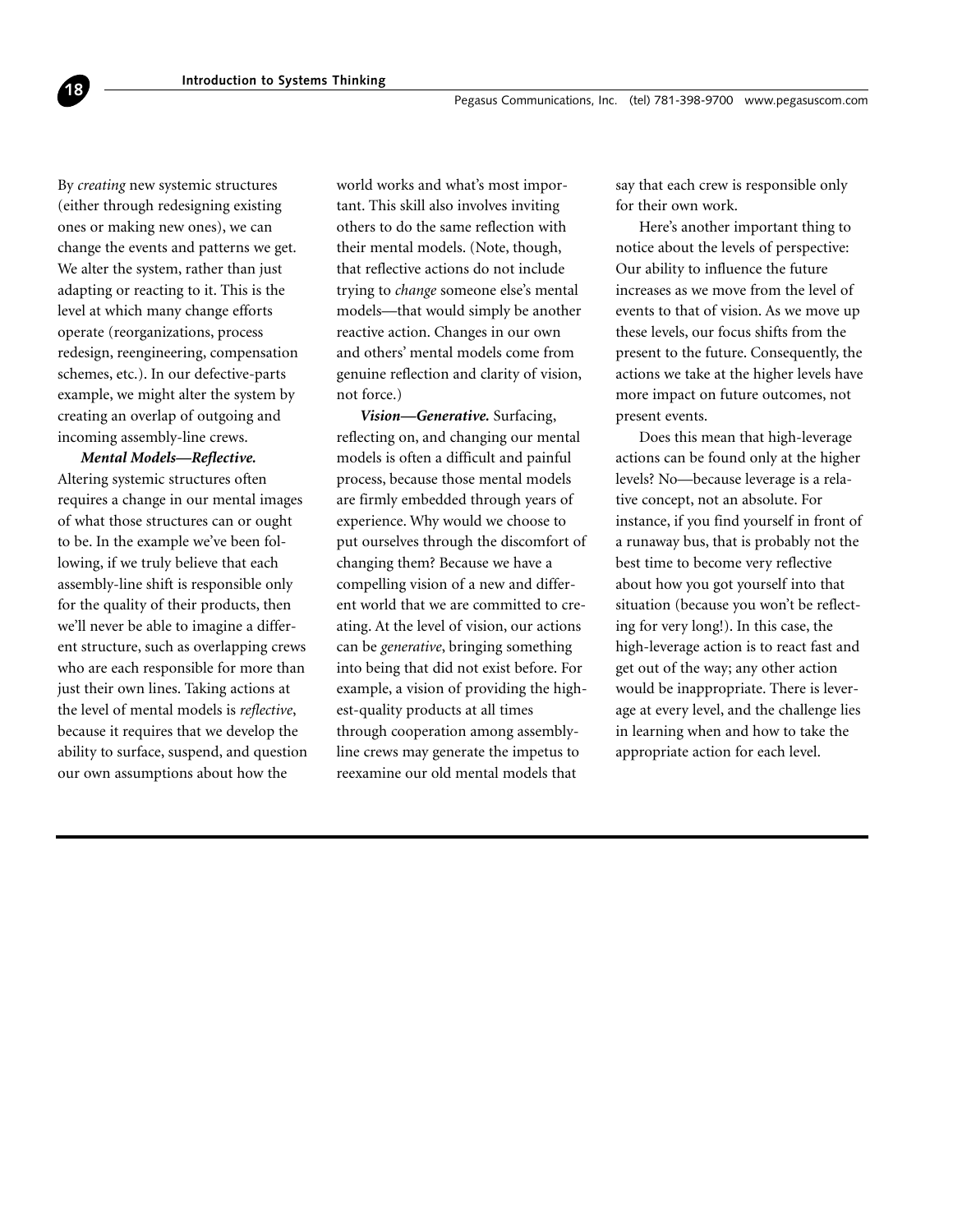<span id="page-18-0"></span>Pegasus Communications, Inc. (tel) 781-398-9700 www.pegasuscom.com

#### **A GLOSSARY OF SYSTEMS THINKING TERMS**

*Systems thinking can serve as a language for communicating about complexity and interdependencies. To be fully conversant in any language, you must gain some mastery of the vocabulary, especially the phrases and idioms unique to that language. This glossary lists many terms that may come in handy when you're faced with a systems problem.*

- **Accumulator** Anything that builds up or dwindles; for example, water in a bathtub, savings in a bank account, inventory in a warehouse. In modeling software, a stock is often used as a generic symbol for accumulators. Also known as **Stock** or **Level**.
- **Balancing Process/Loop** Combined with reinforcing loops, balancing processes form the building blocks of dynamic systems. Balancing processes seek equilibrium: They try to bring things to a desired state and keep them there. They also limit and constrain change generated by reinforcing processes. A balancing loop in a causal loop diagram depicts a balancing process.

#### **Behavior Over Time (BOT) Graph**

One of the 10 tools of systems thinking. BOT graphs capture the history or trend of one or more variables over time. By sketching several variables on one graph, you can gain an explicit understanding of how they interact over time. Also called **Reference Mode**.

**Causal Loop Diagram (CLD)** One of the 10 tools of systems thinking. Causal loop diagrams capture how variables in a system are interrelated. A CLD takes the form of one or more closed loops that depict cause-and-effect linkages.

- **Feedback** The return of information about the status of a process. Example: annual performance reviews return information to an employee about the quality of his or her work.
- **Flow** The amount of change something undergoes during a particular length of time. Example: the amount of water that flows out of a bathtub each minute, or the amount of interest earned in a savings account each month. Also called a **Rate**.

**Level** See **Accumulator.**

**Leverage Point** An area where small change can yield large improvements in a system.

**Rate** See **Flow**.

**Reference Mode** See **Behavior Over Time Graph.**

**Reinforcing Process/Loop** Along with balancing loops, reinforcing loops form the building blocks of dynamic systems. Reinforcing processes compound change in one direction with even more change in that same direction. As such, they generate both growth and collapse. A reinforcing loop in a causal loop diagram depicts a reinforcing process. Also known as vicious cycles or virtuous cycles.

#### **Stock** See **Accumulator.**

**Structural Diagram** Depicts the accumulators and flows in a system, giving an overview of the major structural elements that produce the system's behavior. Also called flow diagram or accumulator/flow diagram.

**19**

- **Structure** The manner in which a system's elements are organized or interrelated. The structure of an organization, for example, could include not only the organizational chart but also incentive systems, information flows, and interpersonal interactions.
- **System** A group of interacting, interrelated, or interdependent elements forming a complex whole. Almost always defined with respect to a specific purpose within a larger system. Example: An R&D department is a system that has a purpose in the context of the larger organization.
- **Systems Archetypes** One of the 10 tools of systems thinking. Systems archetypes are the "classic stories" in systems thinking—common patterns and structures that occur repeatedly in different settings.
- **Systems Thinking** A school of thought that focuses on recognizing the interconnections between the parts of a system and synthesizing them into a unified view of the whole.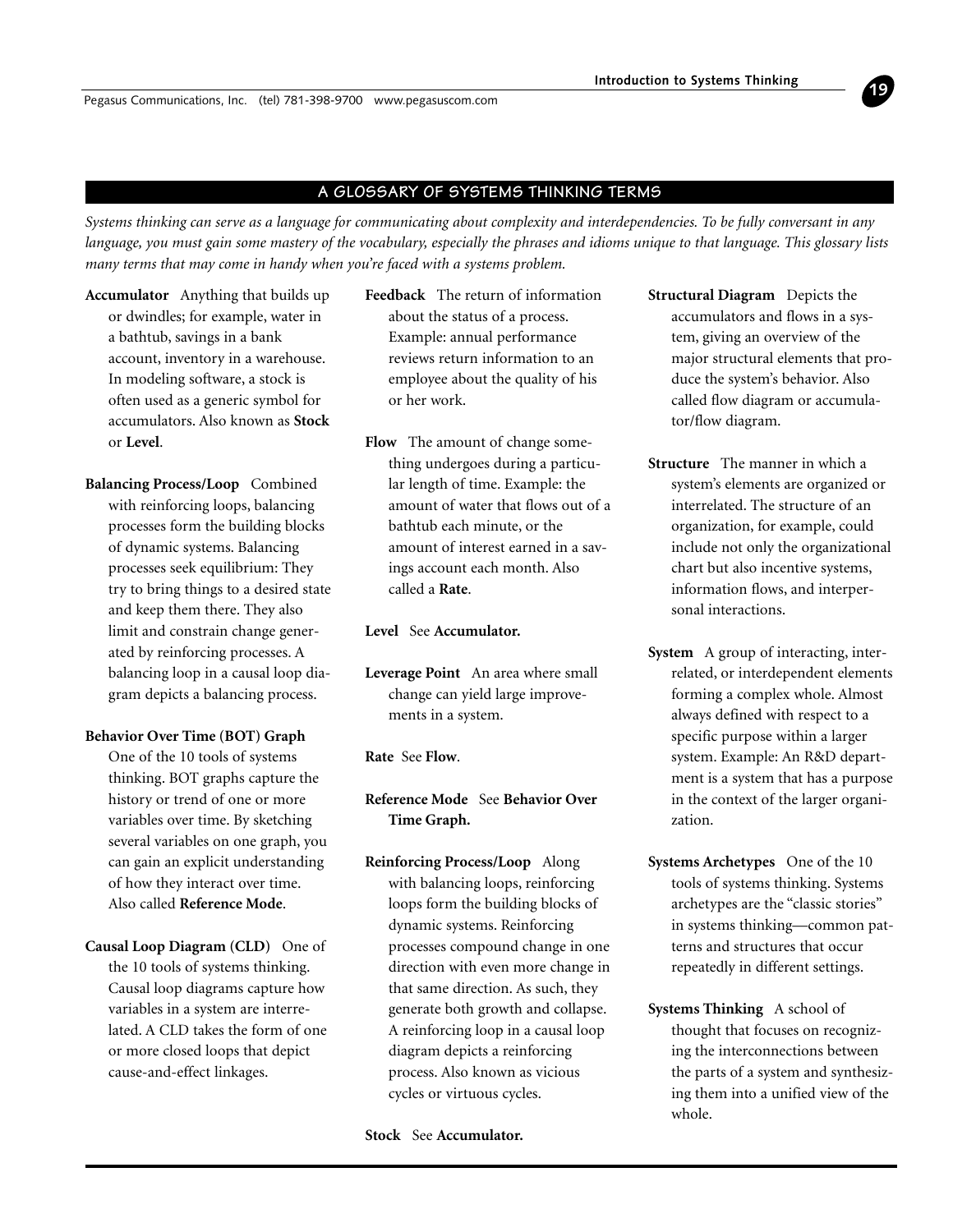

#### **The Innovations in Management Series**

Pegasus Communications' *Innovations in Management* Series features in-depth analyses of both leading-edge and foundational topics in systems thinking, organizational learning, and management innovation. Concise and comprehensive, these volumes are ideal for customizing your learning—whether your interest is in the tools of systems thinking, the disciplines of organizational learning, or the latest management ideas as expressed by the most prominent thinkers in the business world. Watch for new titles, and build your *Innovations in Management* Series library!

For a complete listing of Pegasus resources, visit [www.pegasuscom.com.](http://www.pegasuscom.com)

Daniel H. Kim is co-founder of Pegasus Communications, Inc., and co-founder of the MIT Center for Organizational Learning. He is also a trustee of the Society for Organizational Learning. Daniel is a leader in helping managers apply the power of systems thinking to tough organizational issues. As an international public speaker, teacher, and facilitator, he has worked with dozens of companies in developing their capabilities to become a learning organization. Daniel has a Ph.D. from the MIT Sloan School of Management and a B.S. in electrical engineering from the Massachusetts Institute of Technology.

Editorial support for this volume was provided by Kellie Wardman O'Reilly and Lauren Johnson. Many thanks also go to Janice Molloy, Kara Peters, Paul O'Reilly, and Scott Keller for providing helpful suggestions.